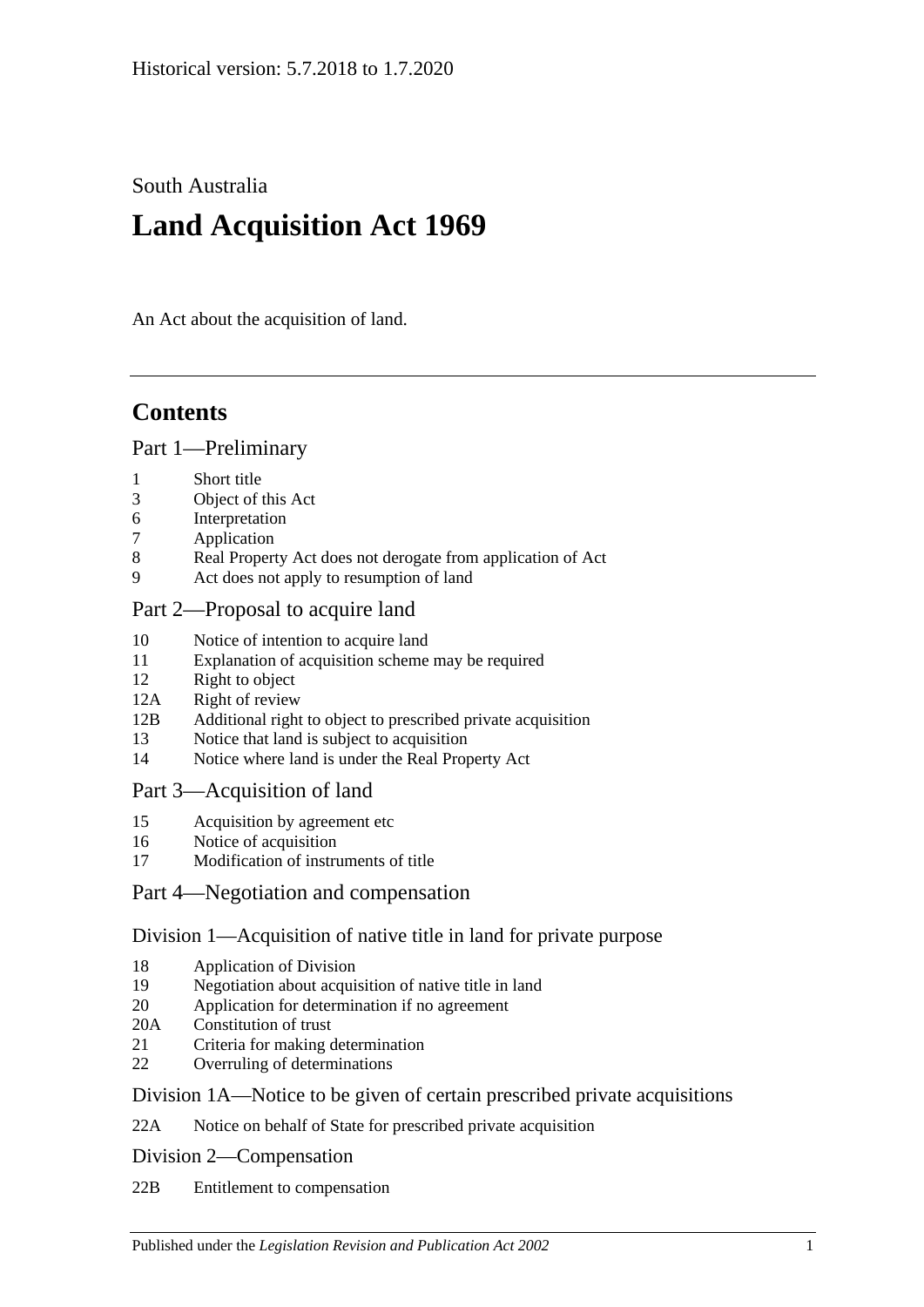| 23 | Negotiation of compensation |  |
|----|-----------------------------|--|
|    |                             |  |

- 23A [Offer of compensation and payment into court](#page-16-0)
- 23B [Agreement](#page-16-1)
- 23C [Reference of matters into court](#page-17-0)
- 24 [Entry into possession](#page-17-1)
- 25 [Principles of compensation](#page-18-0)
- 26 [Application of compensation](#page-19-0)

#### [Part 5—Powers of entry and temporary occupation](#page-20-0)

- 27 [Powers of entry](#page-20-1)
- 28 [Temporary occupation](#page-20-2)
- 29 [Compensation for entry or temporary occupation](#page-21-0)

#### [Part 6—Miscellaneous](#page-21-1)

- 30 [Powers of inspection](#page-21-2)
- 31 [Giving of notice and other documents](#page-21-3)
- 32 [Persons of limited juristic capacity](#page-22-0)
- 33 [Interest](#page-22-1)
- 35 [Authority may dispose of surplus land](#page-22-2)
- 36 [Costs](#page-22-3)
- 36A [Recovery of compensation from Authority](#page-22-4)
- 37 [Summary of procedure](#page-23-0)
- 38 [Regulations](#page-23-1)

[Legislative history](#page-24-0)

#### <span id="page-1-0"></span>**The Parliament of South Australia enacts as follows:**

# **Part 1—Preliminary**

#### <span id="page-1-1"></span>**1—Short title**

This Act may be cited as the *Land Acquisition Act 1969*.

#### <span id="page-1-2"></span>**3—Object of this Act**

The object of this Act is to provide for the acquisition of land on just terms.

#### <span id="page-1-3"></span>**6—Interpretation**

(1) In this Act, unless the contrary intention appears—

#### *acquisition project* means—

- (a) the acquisition or proposed acquisition of land under this Act; and
- (b) the development or use (or the proposed or expected development or use) of the land following its acquisition;

*Authority* means the person authorised by the special Act to acquire land;

*claimant* means a person who has or asserts a claim to compensation under this Act;

*Commonwealth Registrar* means the Native Title Registrar appointed under Part 5 of the *Native Title Act 1993* (Cwth);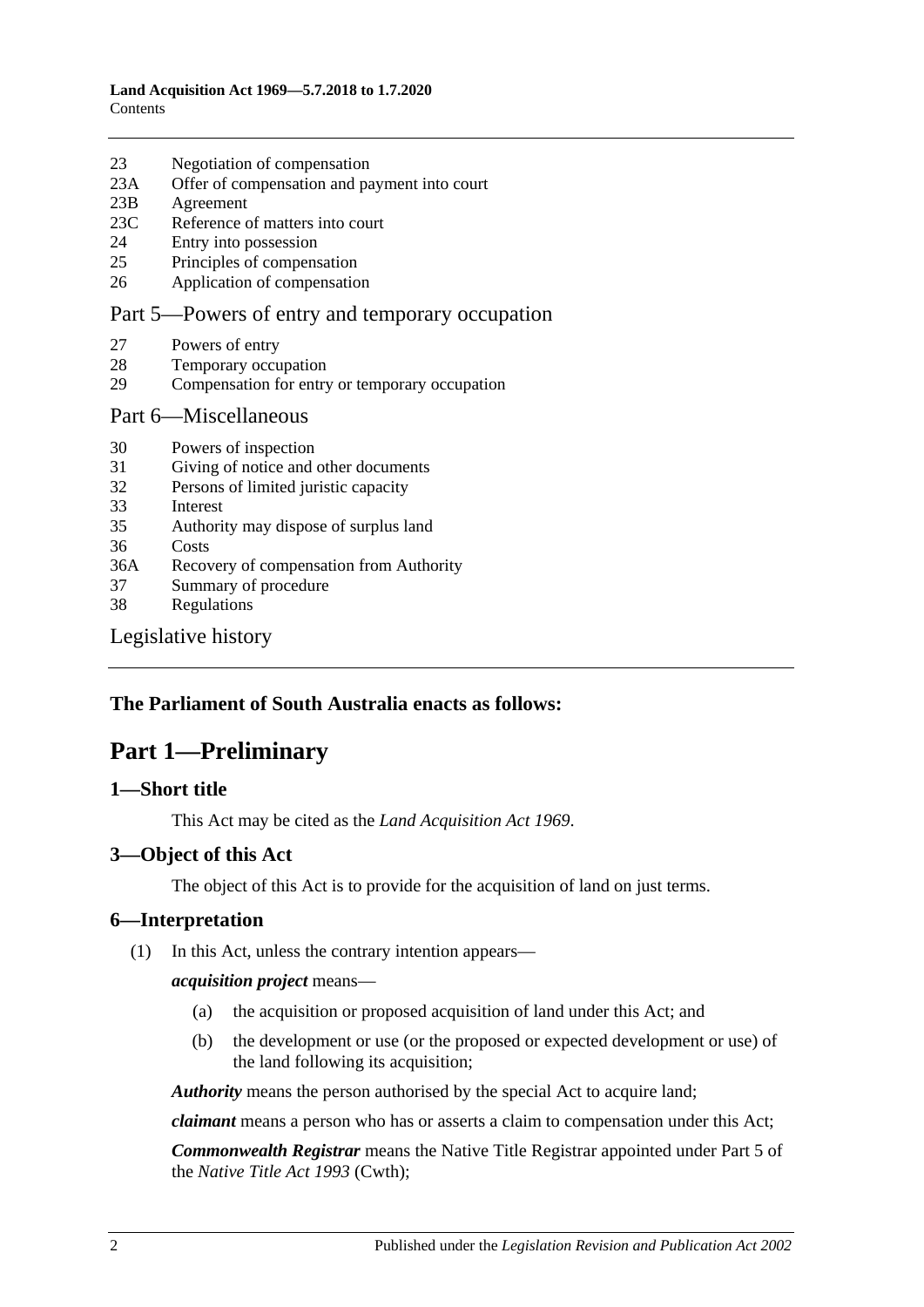*compensation* means compensation to which a person is entitled under this Act, and includes the purchase price of land purchased by agreement;

*Court* means the Land and Valuation Court;

*ERD Court* means the *Environment, Resources and Development Court* constituted under the *[Environment, Resources and Development Court Act](http://www.legislation.sa.gov.au/index.aspx?action=legref&type=act&legtitle=Environment%20Resources%20and%20Development%20Court%20Act%201993) 1993*;

*infrastructure facility* has the same meaning as in the *Native Title Act 1993* (Cwth);

*interest* in land means—

- (a) a legal or equitable estate or interest in the land; or
- (b) an easement, right, power, or privilege in, under, over, affecting, or in connection with, the land; or
- (c) native title in the land;

*interested* in relation to land, means having an interest in the land;

*land* includes an interest in land:

*native title*—for definitions relating to native title see the *[Native Title \(South](http://www.legislation.sa.gov.au/index.aspx?action=legref&type=act&legtitle=Native%20Title%20(South%20Australia)%20Act%201994)  [Australia\) Act](http://www.legislation.sa.gov.au/index.aspx?action=legref&type=act&legtitle=Native%20Title%20(South%20Australia)%20Act%201994) 1994*;

*owner* includes a person who holds native title in land;

*prescribed private acquisition* means—

- (a) an acquisition by the Crown or an instrumentality of the Crown of native title in land for the purpose of conferring rights or interests in relation to the land on a person other than the Crown or an instrumentality of the Crown so that an infrastructure facility may be provided; or
- (b) an acquisition by the Crown or an instrumentality of the Crown of native title in land wholly within a town or city for the purpose of conferring rights or interests on a person other than the Crown or an instrumentality of the Crown; or
- (c) an acquisition by the Crown or an instrumentality of the Crown of native title in land situated on the seaward side of the mean high-water mark of the sea for the purpose of conferring rights or interests on a person other than the Crown or an instrumentality of the Crown; or
- (d) an acquisition of native title in land that is neither made by the Crown or an instrumentality of the Crown nor made for the purpose of conferring rights or interests on the Crown or an instrumentality of the Crown;

#### *Registrar* means—

- (a) for all interests in land except native title—the Registrar-General;
- (b) for native title—the Registrar of the ERD Court;

*registered representative* of native title holders—see *[Native Title \(South Australia\)](http://www.legislation.sa.gov.au/index.aspx?action=legref&type=act&legtitle=Native%20Title%20(South%20Australia)%20Act%201994)  Act [1994](http://www.legislation.sa.gov.au/index.aspx?action=legref&type=act&legtitle=Native%20Title%20(South%20Australia)%20Act%201994)*;

*special Act* means the Act authorising the compulsory acquisition of land;

*subject land* means land acquired or subject to acquisition under this Act;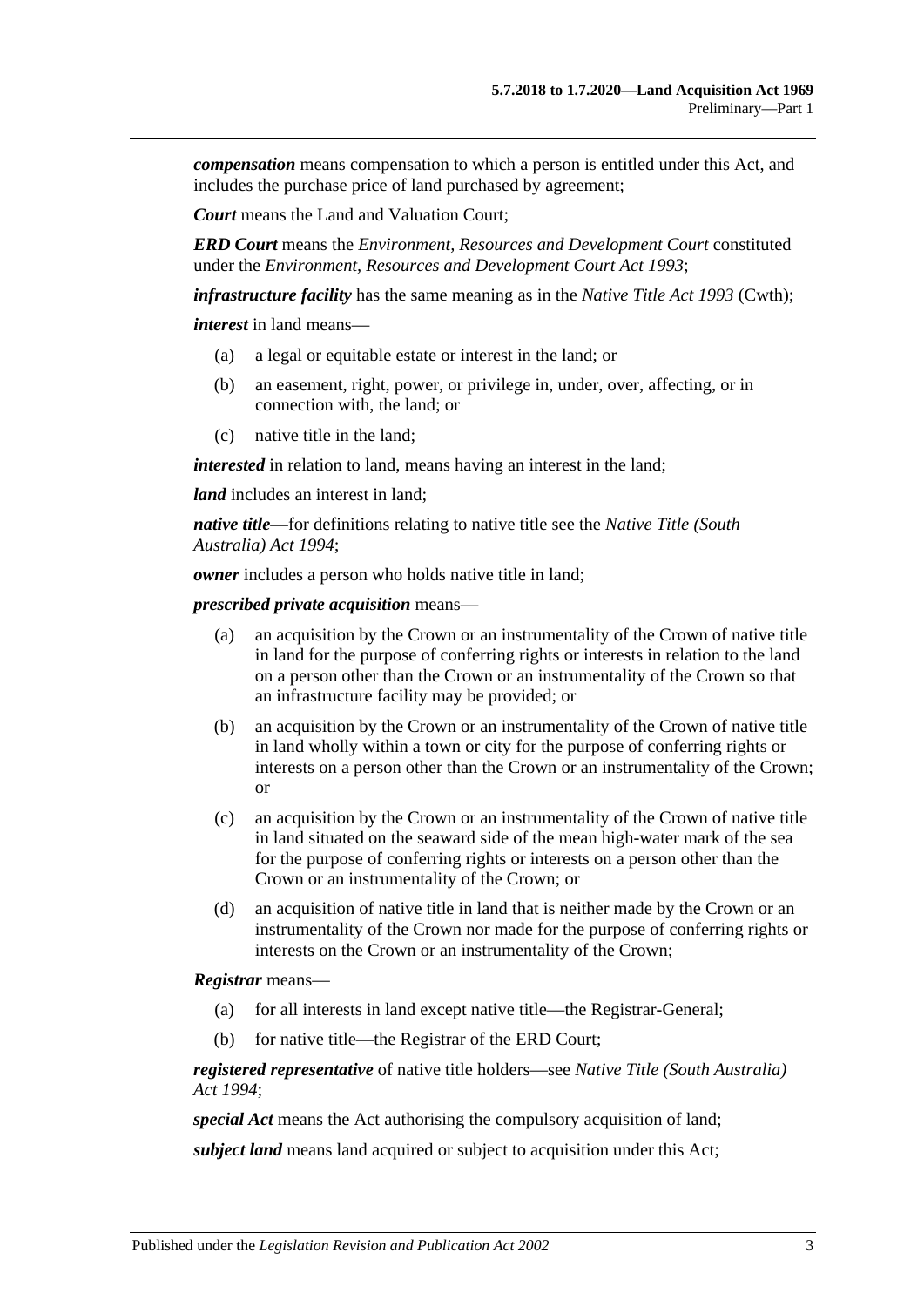*town or city* means an area in South Australia that is a town or city for the purposes of the *Native Title Act* 1993 (Cwth).<sup>1</sup>

- (2) An explanatory note to a provision of this Act forms part of the provision to which it relates.
- (3) A reference to the Crown or an instrumentality of the Crown in this Act is taken to have the same meaning as a reference to the State (so far as applicable to South Australia) in the *Native Title Act 1993* (Cwth).

#### **Note—**

1 See section 251C of that Act.

# <span id="page-3-0"></span>**7—Application**

- (1) This Act applies to and in relation to every acquisition of land authorised by a special Act.
- (1a) A special Act that authorises the compulsory acquisition of land will be taken to authorise the acquisition of land as defined by this Act.
- (2) This Act is hereby incorporated with every special Act authorising the acquisition of land, and shall be read with any such Act as one Act.
- (3) In its application to the acquisition of native title, this Act operates subject to the provisions of any relevant registered indigenous land use agreement under the *Native Title Act 1993* (Cwth).

## <span id="page-3-1"></span>**8—Real Property Act does not derogate from application of Act**

The provisions of this Act apply notwithstanding the provisions of the *[Real Property](http://www.legislation.sa.gov.au/index.aspx?action=legref&type=act&legtitle=Real%20Property%20Act%201886)  Act [1886](http://www.legislation.sa.gov.au/index.aspx?action=legref&type=act&legtitle=Real%20Property%20Act%201886)*.

## <span id="page-3-2"></span>**9—Act does not apply to resumption of land**

This Act does not apply to, or in relation to, the resumption of land pursuant to any provision of the *[Crown Lands Act](http://www.legislation.sa.gov.au/index.aspx?action=legref&type=act&legtitle=Crown%20Lands%20Act%201929) 1929* or the *[Pastoral Act](http://www.legislation.sa.gov.au/index.aspx?action=legref&type=act&legtitle=Pastoral%20Act%201936) 1936*.

# <span id="page-3-3"></span>**Part 2—Proposal to acquire land**

## <span id="page-3-4"></span>**10—Notice of intention to acquire land**

- (1) If the Authority proposes to acquire land (other than native title), the Authority must give a notice of intention to acquire the land to each person whose interest in the land is subject to acquisition, or such of those persons as, after diligent inquiry, become known to the Authority.
- <span id="page-3-5"></span>(2) If the Authority proposes to acquire native title in land, the Authority must—
	- (a) if there is a native title declaration for the land—give notice of intention to acquire the land to the registered representative of the native title holders and the relevant representative Aboriginal body;
	- (b) if there is no native title declaration for the land—
		- (i) give a notice of intention to acquire the land to all persons who hold, or may hold, native title in the land;  $1$  and
		- (ii) in a case to which [Part 4 Division 1](#page-11-2) applies—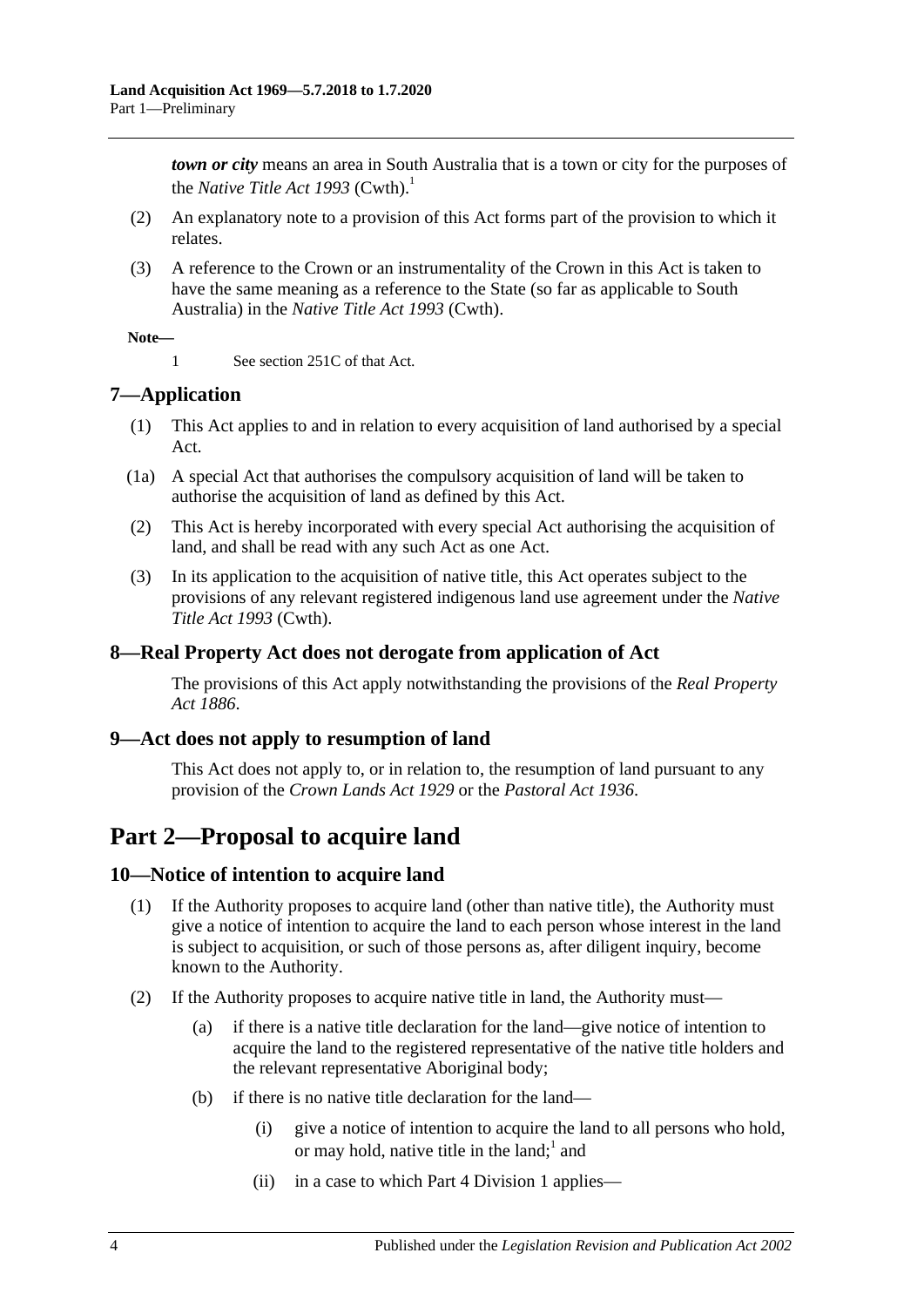- (A) give a copy of the notice of intention to acquire the land to the Registrar of the ERD Court and the Commonwealth Registrar; and
- (B) as soon as practicable after completing all requirements for service of the notice, give the Registrar of the ERD Court, the Commonwealth Registrar, the relevant representative Aboriginal body and any other prescribed persons a statutory declaration
	- specifying the steps that have been taken to effect service, the date of each step, and when the requirements for service were completed; and
	- exhibiting any supporting materials required under the regulations.
- (3) The notice of intention to acquire the land must comply with the following requirements:
	- (a) it must define the subject land with reasonable particularity; and
	- (b) if [Part 4 Division 1](#page-11-2) applies to the proposed acquisition—it must include a statement that Aboriginal groups who are not registered, and have not applied for registration, under the law of the State or the Commonwealth as holders of or claimants to native title in the land but want to participate in the negotiations must take the necessary steps under that law to become native title parties in relation to the relevant land within three months after service of the notice; and
	- $(c)$  if—
		- (i) the Authority is the Crown or an instrumentality of the Crown; and
		- (ii) the Authority proposes to acquire native title; and
		- (iii) the Authority does not propose to acquire the land for the purpose of conferring rights or interests on someone other than the Crown or an instrumentality of the Crown,

it must state that the purpose of the acquisition is to confer rights or interests in relation to the land on the Crown or an instrumentality of the Crown.

- (4) If the Authority changes the boundaries of the land it proposes to acquire in any respect, the Authority must immediately serve a notice of amendment to the notice of intention to acquire the land on the same persons and in the same way as the notice of intention to acquire.
- (5) However, a notice of amendment need not be given to a person who was given notice of intention to acquire the land if—
	- (a) the notice of intention to acquire was given because the person held an interest in the land and the person no longer holds that interest; or
	- (b) the notice of intention to acquire was given because the person claimed to hold an interest in the land and—
		- (i) the claim has been abandoned; or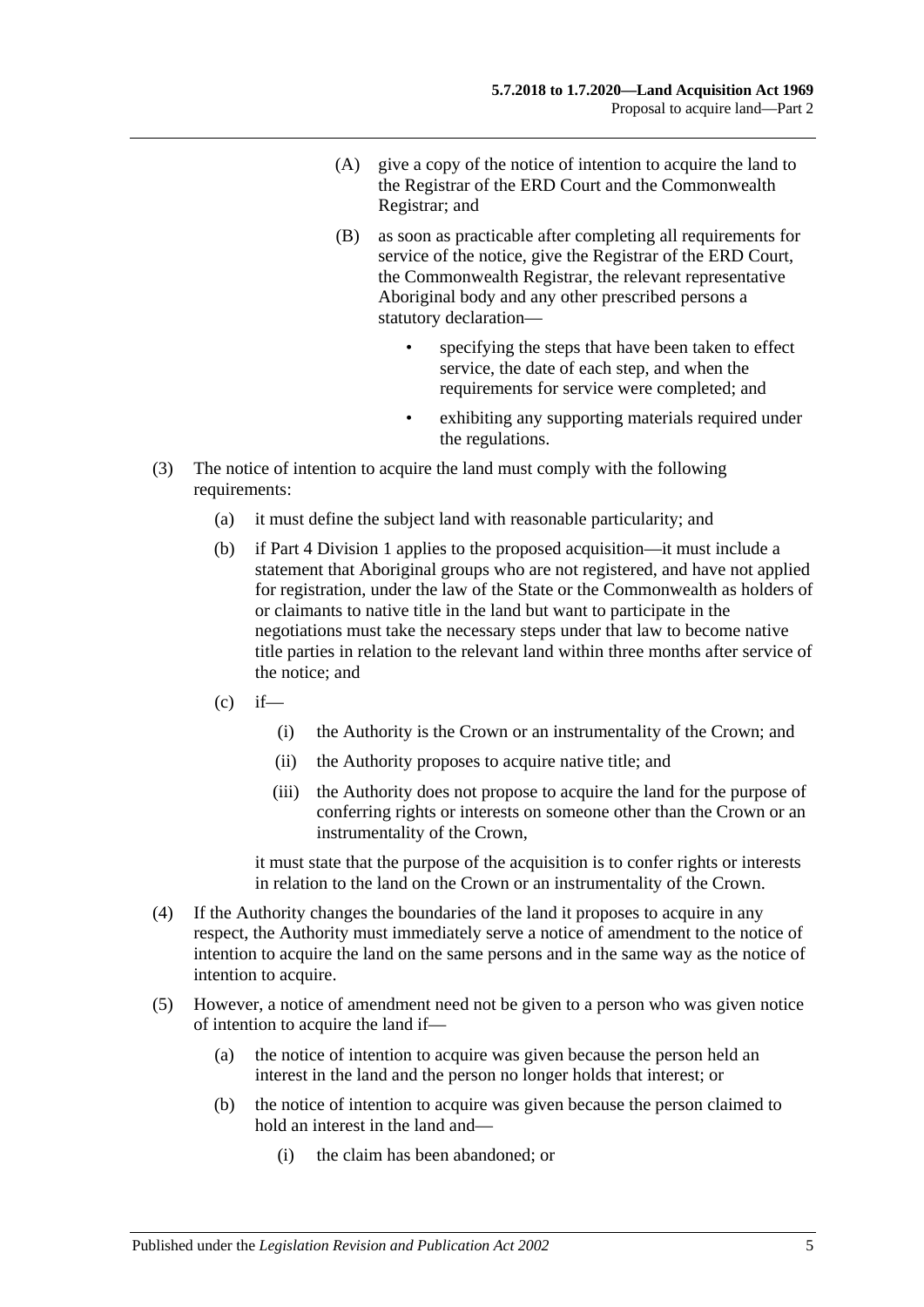- (ii) a court has determined the claim and found that the claimant has no interest in the land.
- (6) A notice of intention to acquire land does not bind the Authority to acquire the subject land.

**Note—**

1 For method of service see Part 5 *[Native Title \(South Australia\) Act](http://www.legislation.sa.gov.au/index.aspx?action=legref&type=act&legtitle=Native%20Title%20(South%20Australia)%20Act%201994) 1994*.

#### <span id="page-5-0"></span>**11—Explanation of acquisition scheme may be required**

- (1) A person who has an interest in the subject land may, within 30 days after notice of intention to acquire the land is given, require the Authority, by written notice—
	- (a) to give an explanation of the reasons for acquisition of the land; and
	- (b) to provide reasonable details of any statutory scheme in accordance with which the land is to be acquired.
- (2) For the purposes of this section—
	- (a) the registered representative of claimants to, or holders of, native title in land is taken to have an interest in that land; and
	- (b) the relevant representative Aboriginal body is taken to have an interest in the land if—
		- (i) the land is native title land; and
		- (ii) there is no native title declaration for the land; and
		- $(iii)$ 
			- (A) there are no registered representatives of claimants to native title in the land; or
			- (B) an Aboriginal group that claims to hold native title in the land and for which there is no registered representative has, in accordance with the regulations, authorised the representative Aboriginal body to act on its behalf.
- (3) The Authority may furnish the explanation and details by letter, or by making available models, plans, specifications or other relevant materials relating to the statutory land acquisition scheme.

#### <span id="page-5-2"></span><span id="page-5-1"></span>**12—Right to object**

- (1) A person who has an interest in the subject land may within 30 days after notice of intention to acquire the land is given or, if an explanation of the reasons for the acquisition is required, within 30 days after the explanation was provided, by written notice—
	- (a) request the Authority not to proceed with the acquisition of the subject land; or
	- (b) request an alteration in the boundaries of the subject land; or
	- (c) request that a particular part of the subject land be not acquired, or that further land be acquired.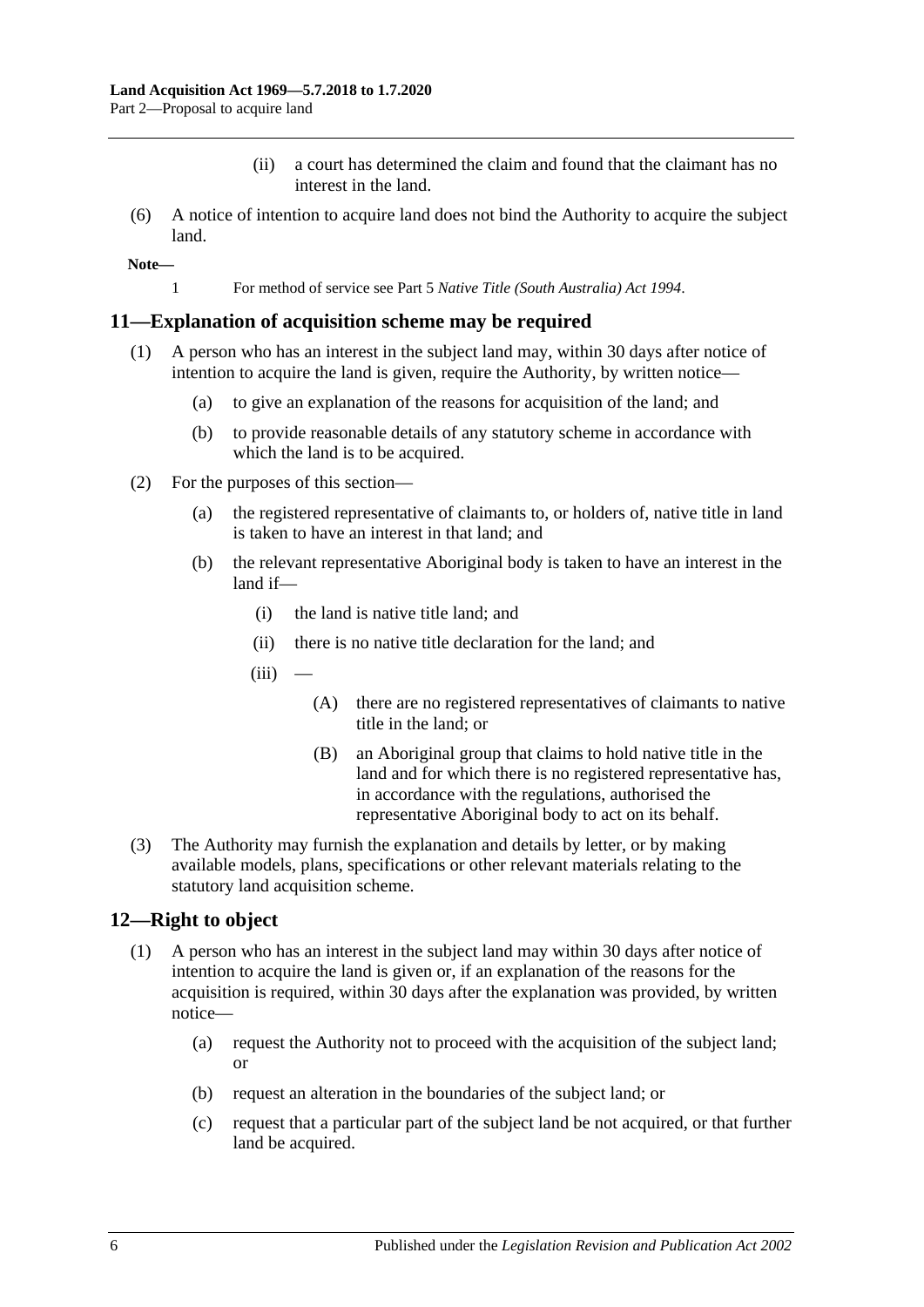- (2) For the purposes of this section—
	- (a) the registered representative of claimants to, or holders of, native title in land is taken to have an interest in that land; and
	- (b) the relevant representative Aboriginal body is taken to have an interest in the land if—
		- (i) the land is native title land; and
		- (ii) there is no native title declaration for the land; and
		- $(iii)$ 
			- (A) there are no registered representatives of claimants to native title in the land; or
			- (B) an Aboriginal group that claims to hold native title in the land and for which there is no registered representative has, in accordance with the regulations, authorised the representative Aboriginal body to act on its behalf.
- (3) A request may be made under [subsection](#page-5-2) (1)—
	- (aa) on the ground that acquisition of the land or a particular part of the land is not necessary for the purposes of carrying out the undertaking to which the acquisition relates; or
	- (a) on the ground that acquisition of the land or carrying out the purposes for which the acquisition is proposed would—
		- (i) seriously impair an area of scenic beauty; or
		- (ii) destroy, damage or interfere with an Aboriginal site within the meaning of the *[Aboriginal Heritage Act](http://www.legislation.sa.gov.au/index.aspx?action=legref&type=act&legtitle=Aboriginal%20Heritage%20Act%201988) 1988*; or
		- (iii) destroy or impair a site of architectural, historic or scientific interest; or
		- (iv) prejudice the conservation of flora or fauna that should be conserved in the public interest; or
		- (v) prejudice some other public interest; or
	- (b) on some other ground stated in the request.
- (4) The Authority must consider any request made to it under this section and must, within 14 days after receipt of the request, serve notice in writing on the person by whom the request was made, indicating whether it accedes to, or refuses, the request.

#### <span id="page-6-1"></span><span id="page-6-0"></span>**12A—Right of review**

- (1) A person who makes a request under [section](#page-5-1) 12 in relation to a proposed acquisition which is refused by the Authority under that section may apply to the Tribunal under section 34 of the *[South Australian Civil and Administrative Tribunal Act](http://www.legislation.sa.gov.au/index.aspx?action=legref&type=act&legtitle=South%20Australian%20Civil%20and%20Administrative%20Tribunal%20Act%202013) 2013* for a review of the Authority's decision.
- (2) An application for review under [subsection](#page-6-1) (1) must be made within 7 days of service on the person of the notice of the Authority's decision to refuse.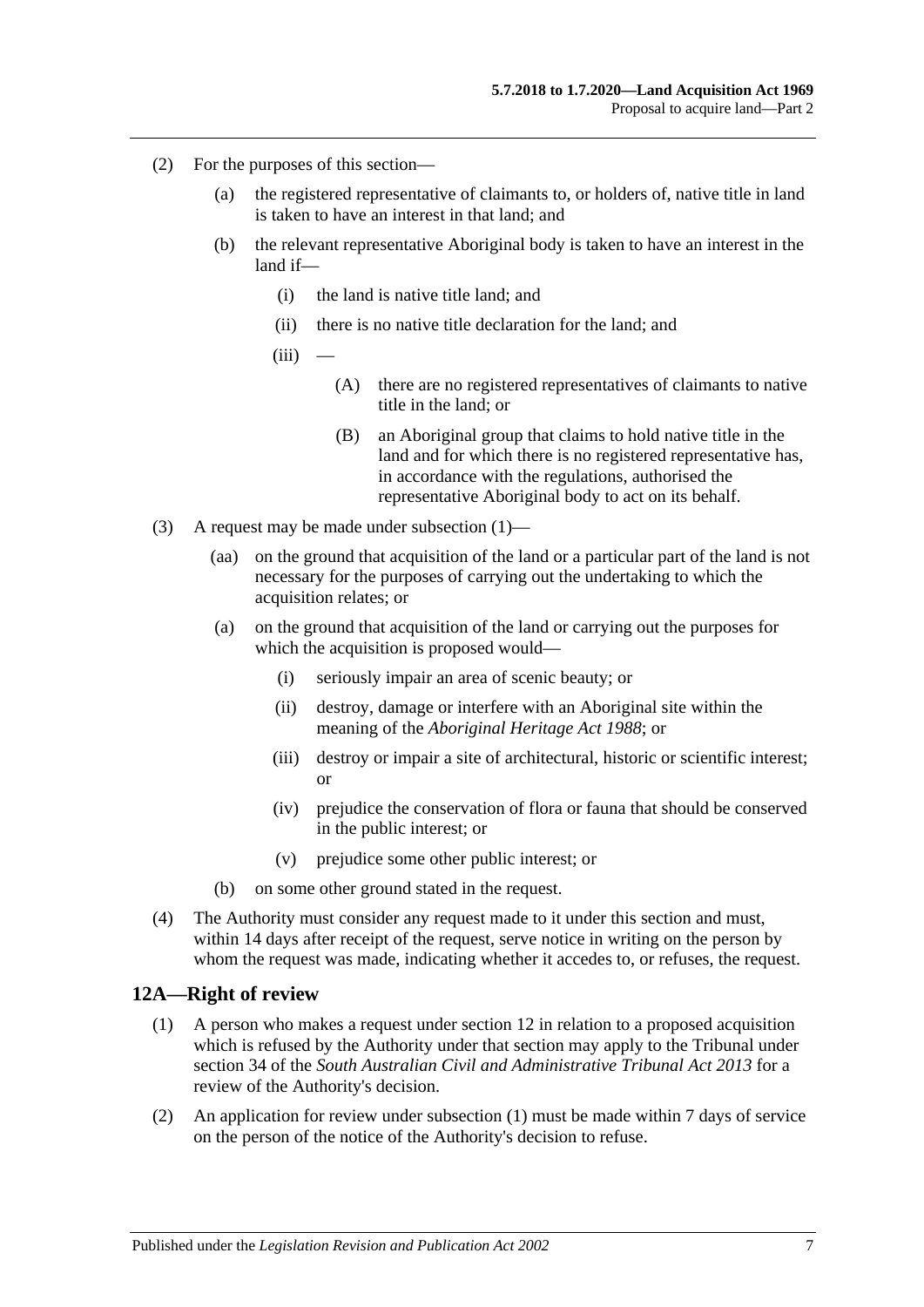- (3) The Tribunal must complete its proceedings on a review within 14 days of the application being made under [subsection](#page-6-1) (1).
- (4) The merits or otherwise of the undertaking to which the proposed acquisition relates cannot be called into question in a review under this section.
- (5) Section 71 of the *[South Australian Civil and Administrative Tribunal Act](http://www.legislation.sa.gov.au/index.aspx?action=legref&type=act&legtitle=South%20Australian%20Civil%20and%20Administrative%20Tribunal%20Act%202013) 2013* does not apply to or in relation to a decision of the Tribunal under this section.
- (6) In this section—

*Tribunal* means the South Australian Civil and Administrative Tribunal established under the *[South Australian Civil and Administrative Tribunal Act](http://www.legislation.sa.gov.au/index.aspx?action=legref&type=act&legtitle=South%20Australian%20Civil%20and%20Administrative%20Tribunal%20Act%202013) 2013*.

## <span id="page-7-1"></span><span id="page-7-0"></span>**12B—Additional right to object to prescribed private acquisition**

- (1) Native title parties may, by written notice to the Minister, object to a prescribed private acquisition so far as it affects their registered native title rights.
- (2) An objection under [subsection](#page-7-1) (1) must be made within two months after notice of intention to acquire the land is given or, if an explanation of the reasons for the acquisition is required, within two months after the explanation is provided.
- (3) The Minister must consult any native title parties who object under [subsection](#page-7-1) (1) about ways of minimising the impact of the acquisition project on registered native title rights and, if relevant, access to the land.
- (4) The Attorney-General must, at the request of a native title party who has made an objection under this section, appoint an independent person or body to hear the objection.

#### **Example—**

The Attorney-General might appoint a Judge of the ERD Court or a native title commissioner to hear the objection.

- (5) Before making such an appointment, the Attorney-General must consult the Minister and the native title party.
- (6) If the independent person or body hearing an objection under this section makes a determination upholding the objection, or that contains conditions about the acquisition that relate to registered native title rights, the determination must be complied with unless—
	- (a) the Minister responsible for indigenous affairs is consulted; and
	- (b) the consultation is taken into account; and
	- (c) it is in the interests of the State not to comply with the recommendation.
- (7) For the purposes of this section—

*determination* includes recommendation;

#### *in the interests of the State* includes—

- (a) for the social or economic benefit of the State (including Aboriginal peoples); and
- (b) in the interests of the relevant region or locality in the State;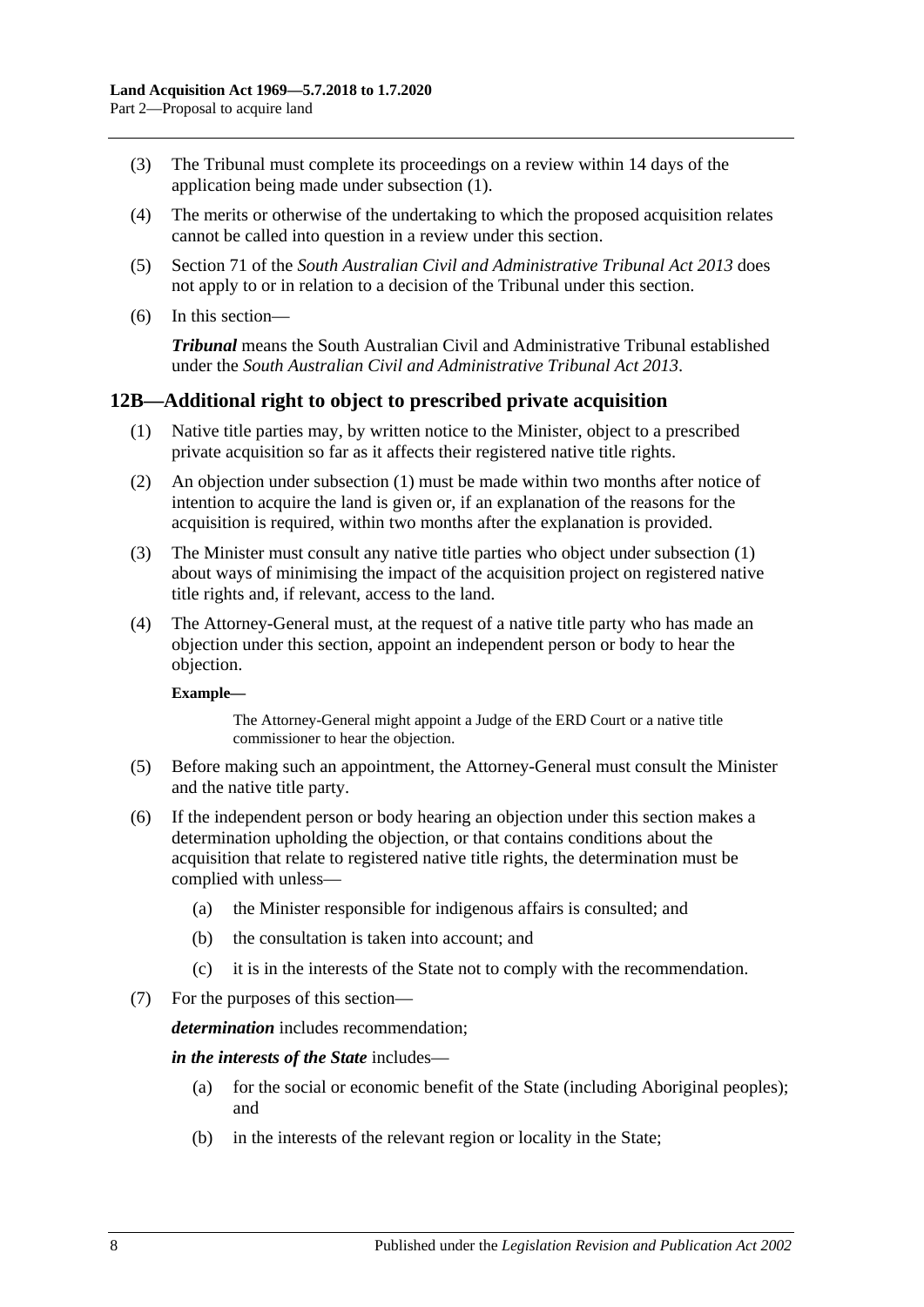*Minister* means the Minister responsible for the administration of the Act under which the Authority in question is empowered to make the proposed acquisition.

**Note—**

Compare section 24MD(6B) of the *Native Title Act 1993* (Cwth).

#### <span id="page-8-0"></span>**13—Notice that land is subject to acquisition**

- (1) This section applies only in respect of land that—
	- (a) has not been brought under the provisions of the *[Real Property Act](http://www.legislation.sa.gov.au/index.aspx?action=legref&type=act&legtitle=Real%20Property%20Act%201886) 1886*; and
	- (b) is not native title land.
- <span id="page-8-2"></span>(2) Where a notice of intention to acquire land has been served upon any person, that person shall not enter into any transaction in respect of the subject land without first disclosing the fact that the notice of intention to acquire the land has been served upon him.
- (3) If any contract or agreement in relation to the land is entered into without disclosure as required by [subsection](#page-8-2) (2) of this section, the contract or agreement shall be voidable at the option of the person to whom disclosure should have been made.
- <span id="page-8-3"></span>(4) The Authority may lodge a copy of a notice of intention to acquire land at the General Registry Office and may, by instrument in writing served upon any person, require him to deliver up to the Registrar any instrument evidencing his interest in the subject land.
- (5) If a person upon whom a notice has been served under [subsection](#page-8-3) (4) of this section, fails, without reasonable excuse, to deliver up within the time specified in the notice, any instrument that he is required by the notice to deliver up to the Registrar, he shall be guilty of an offence and liable to a penalty, not exceeding one hundred dollars, and whether or not he is convicted of an offence under this subsection, he shall not be entitled to receive any compensation until the instrument has been delivered up to the Registrar.

## <span id="page-8-1"></span>**14—Notice where land is under the Real Property Act**

- (1) This section applies only in respect of land that has been brought under the provisions of the *[Real Property Act](http://www.legislation.sa.gov.au/index.aspx?action=legref&type=act&legtitle=Real%20Property%20Act%201886) 1886*.
- (2) The Authority shall cause a copy of each notice of intention to acquire land to be served upon the Registrar who shall thereupon enter a caveat upon the title to the subject land forbidding all dealings with the land without the consent in writing of the Authority.
- (3) The Authority shall, where it has determined not to proceed with the acquisition of land, or is presumed so to have determined under the provisions of this Act, forthwith make written application to the Registrar for withdrawal of a caveat entered pursuant to this section and the Registrar shall withdraw the caveat accordingly.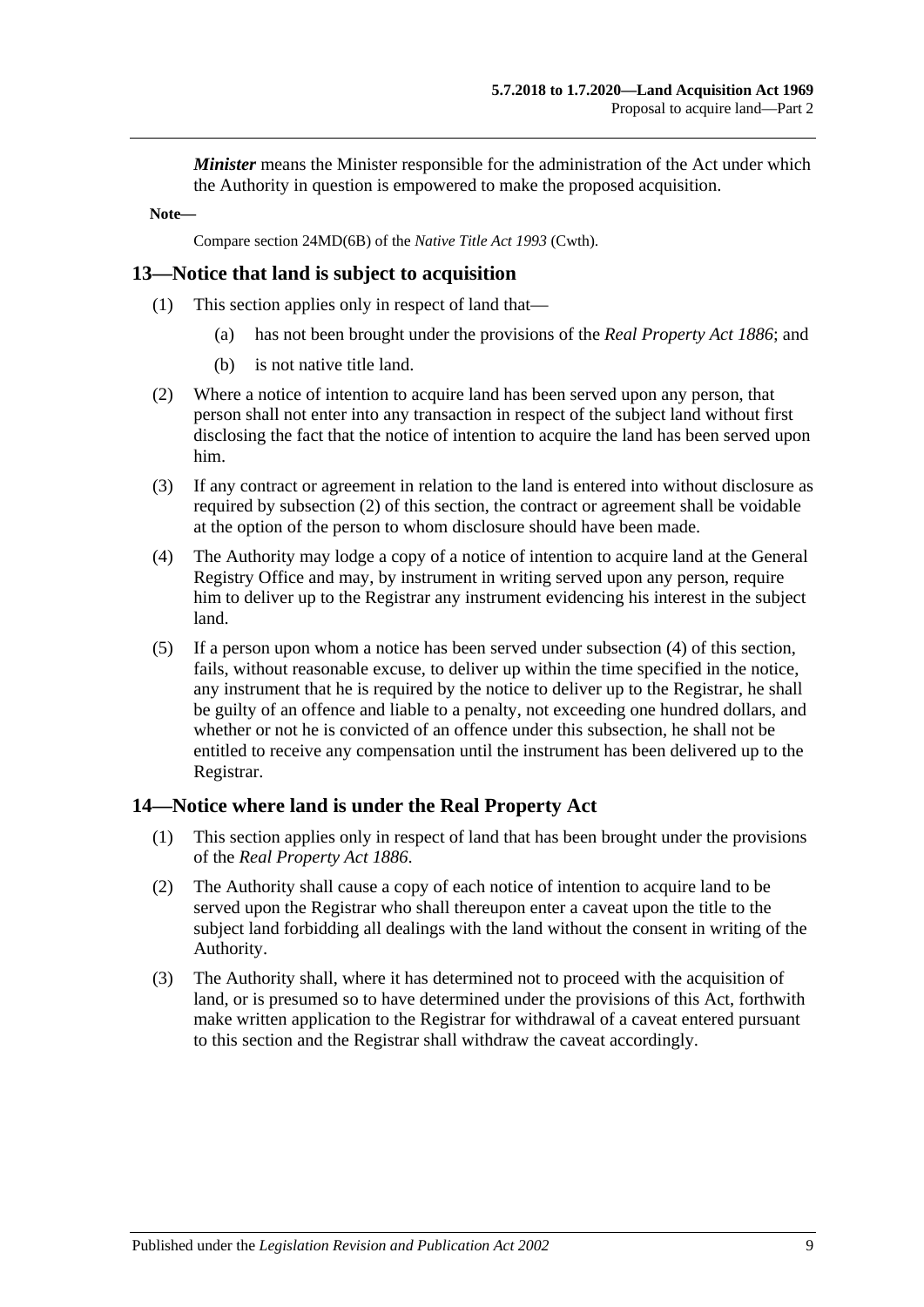# <span id="page-9-0"></span>**Part 3—Acquisition of land**

#### <span id="page-9-1"></span>**15—Acquisition by agreement etc**

- (1) The Authority may, at any time after the service of a notice of intention to acquire land, and before the publication of a notice of acquisition in respect of the land, acquire the subject land by agreement.<sup>1</sup>
- (2) Notwithstanding the fact that a notice of intention to acquire land has been served upon any person, the Authority may decline to proceed with the acquisition of the subject land.
- (3) If the Authority decides not to proceed with the acquisition of land, it must give notice of the decision to the same persons and in the same way as the notice of intention to acquire the land but notice need not be given to a person who was given notice of intention to acquire the land if—
	- (a) the notice was given because the person held an interest in the land and the person no longer holds that interest; or
	- (b) the notice was given because the person claimed to hold an interest in the land and—
		- (i) the claim has been abandoned; or
		- (ii) a court has determined the claim and found that the claimant has no interest in the land.
- <span id="page-9-4"></span>(4) If the Authority does not acquire land within 18 months or a longer period fixed under [subsection](#page-9-2) (4a), it will be presumed that the Authority has decided not to proceed with the acquisition and the land cannot then be acquired by the Authority unless a further notice of intention to acquire the land is given.
- <span id="page-9-2"></span>(4a) The period for acquisition of the land may be extended as follows:
	- (a) the Authority may, by agreement with the interested parties, extend the period by agreement;
	- (b) the Court (ie the Land and Valuation Court) may, on application by the Authority or an interested party, extend the period;
	- (c) in the case of a proposed acquisition of native title—
		- (i) the ERD Court may, on application by the Authority or an interested party, extend the period;
		- (ii) the Minister may, by notice in the Gazette, extend the period if satisfied that the extension is necessary to allow adequate time for negotiation.
- <span id="page-9-3"></span>(5) If the Authority decides, or is presumed to have decided, not to proceed with the acquisition of land, a person interested in the land may, within 6 months after notice of the decision is given, or the decision is presumed to have been made, by written notice to the Authority, claim compensation.
- (5a) A native title party registered as a claimant to native title in land has sufficient interest in the land to bring a claim for compensation under [subsection](#page-9-3) (5).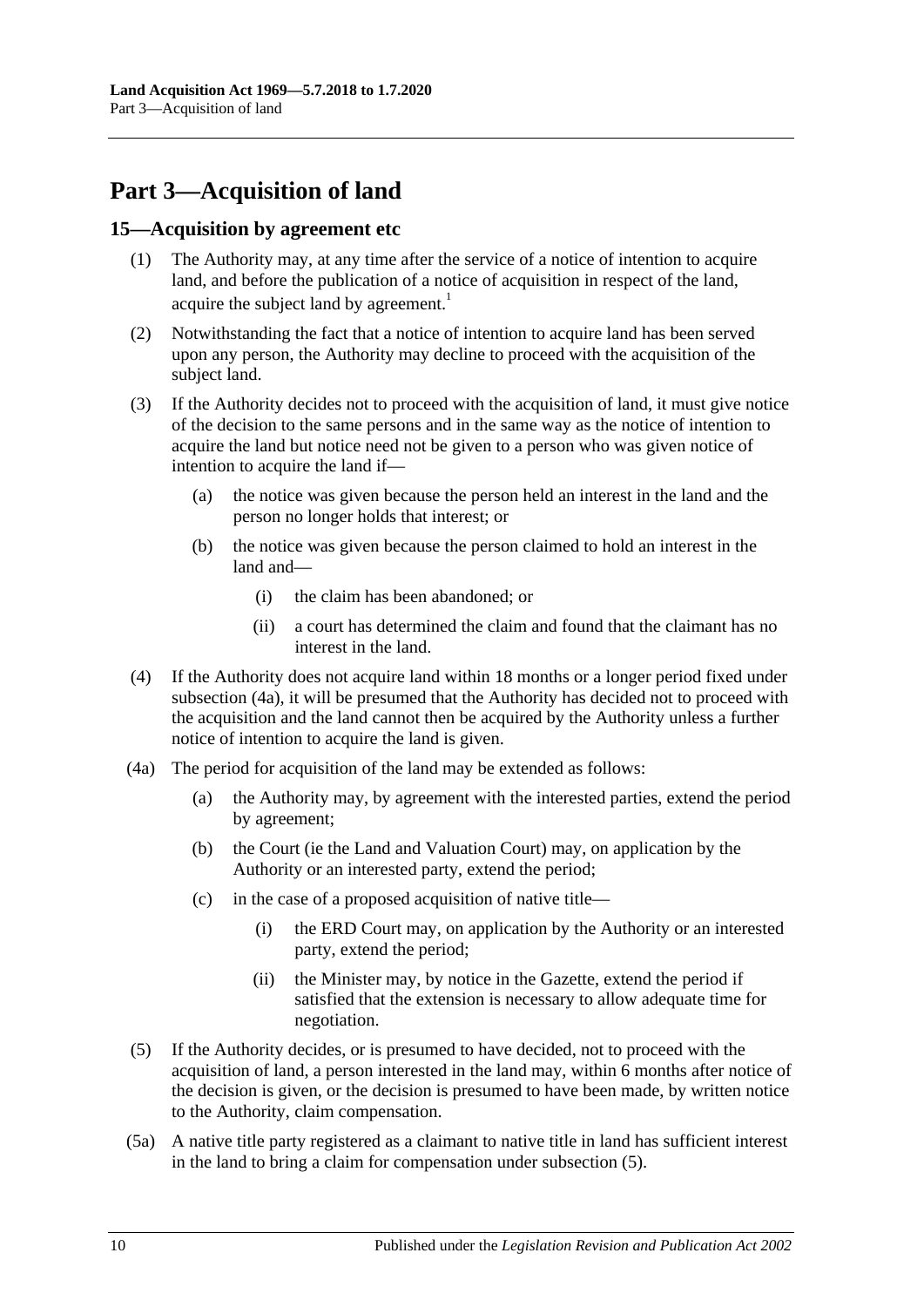- <span id="page-10-1"></span>(6) If, three months after notice is given under [subsection](#page-9-3) (5), the Authority and the claimant are not agreed on whether the claimant is entitled to compensation, or the amount of the compensation, either party may refer the matter to the Court for determination.
- (7) On reference of a matter under [subsection](#page-10-1) (6), the Court may determine whether the claimant has an interest in the subject land and, if so, the amount of compensation that should be paid for—
	- (a) disturbance to the use or enjoyment of the land resulting from the proposed acquisition; and
	- (b) costs and expenses reasonably incurred by the claimant in consequence of the proposed acquisition.

**Note—**

1 If, in a case to which [Part 4 Division 1](#page-11-2) applies, the Authority is to acquire native title in land by agreement, the agreement may include a statement to the effect that the surrender of native title under the agreement is intended to extinguish the native title. See section 24MD(2A) of the *Native Title Act 1993* (Cwth).

# <span id="page-10-0"></span>**16—Notice of acquisition**

- (1) Subject to this  $Act^1$ , the Authority may, at least three months after the last occasion on which a notice of intention to acquire was given but before the period for acquisition of the land comes to an end<sup>2</sup>, publish a notice of acquisition in the Gazette.
- (2) On publication of the notice of acquisition—
	- (a) the land vests in the Authority to the extent of the interest specified in the notice; and
	- (b) a mortgage, charge, encumbrance, trust or other interest affecting the land (except native title) is, to the extent it affects the land subject to the acquisition, discharged; and
	- (c) if a residual interest remains after the acquisition, the interest is modified to the extent required by the acquisition. $3$
- (3) The land acquired under this section may be an easement, right, power, or privilege that did not previously exist as such in, under, over, or in connection with, land.
- (4) A notice of acquisition must define the subject land as accurately as is reasonably practicable.
- (5) The Authority must have the notice of acquisition published in a newspaper circulating generally throughout the State.
- (5a) The Authority must also give notice of the acquisition to the same persons and in the same way as the notice of intention to acquire the land but notice need not be given to a person who was given notice of intention to acquire the land if—
	- (a) the notice was given because the person held an interest in the land and the person no longer holds that interest; or
	- (b) the notice was given because the person claimed to hold an interest in the land and—
		- (i) the claim has been abandoned; or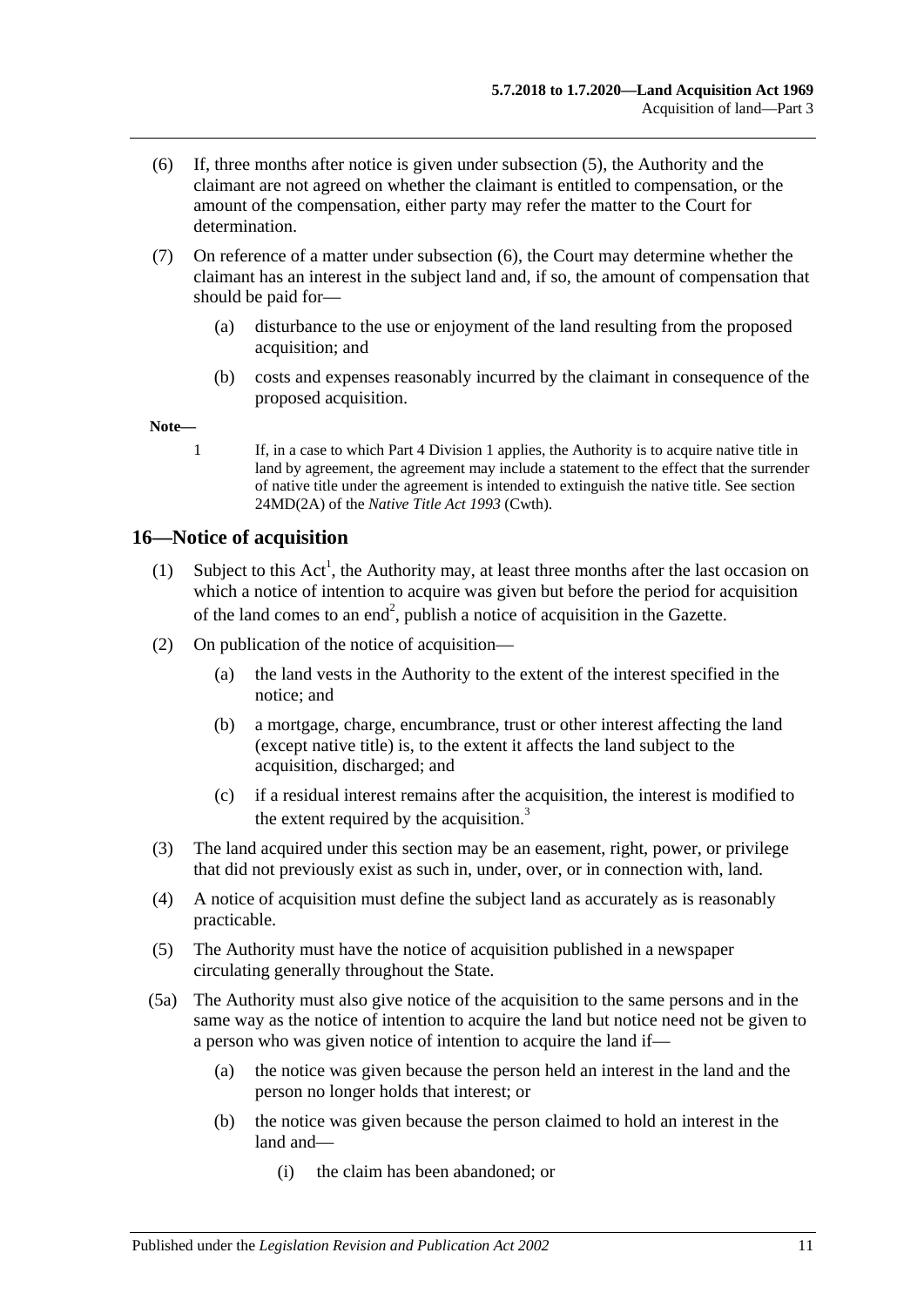- (ii) a court has determined the claim and found that the claimant has no interest in the land.
- (6) If the acquisition may result in the extinguishment of the native title of persons who have not yet been registered under the law of the Commonwealth or the State as holders of, or claimants to, native title in land, general notice of the acquisition must be given to all persons who hold or may hold native title in the land<sup>4</sup> and the notice must include a statement of the special rights of native title holders to claim compensation under this Act.

#### **Notes—**

- 1 See in particular [Division 1](#page-11-2) o[f Part 4](#page-11-1) which imposes limitations on the acquisition of native title in land in certain circumstances. 2 The period for acquisition of the land is the period of 18 months after the notice of intention to acquire was given (see [section](#page-9-4) 15(4)) or a longer period fixed under [section](#page-9-2) 15(4a).
- 3 The acquisition of land under this section extinguishes native title to the extent permitted by the *Native Title Act 1993*(Cwth) (see sections 24MD(2), (2A) and (3)).
- 4 For method of service see Part 5 *[Native Title \(South Australia\) Act](http://www.legislation.sa.gov.au/index.aspx?action=legref&type=act&legtitle=Native%20Title%20(South%20Australia)%20Act%201994) 1994*.

# <span id="page-11-0"></span>**17—Modification of instruments of title**

- (1) The Authority shall forthwith after publication of a notice of acquisition cause a copy of the notice to be served on the Registrar and the Registrar shall withdraw any caveat entered pursuant to this Act and cause such alterations to, or endorsements upon, any instrument of title to the land in his possession or power (whether or not the land has been brought under the provisions of the *[Real Property Act](http://www.legislation.sa.gov.au/index.aspx?action=legref&type=act&legtitle=Real%20Property%20Act%201886) 1886*) to be made as may be required in consequence of the acquisition of the land.
- (2) If a notice of acquisition of native title in land is published, the Authority must give a copy of the notice of acquisition to any authority that maintains a register of native title under the law of the State or the Commonwealth.

# <span id="page-11-1"></span>**Part 4—Negotiation and compensation**

# <span id="page-11-2"></span>**Division 1—Acquisition of native title in land for private purpose**

# <span id="page-11-3"></span>**18—Application of Division**

- (1) This Division applies to a proposed acquisition of native title in the following circumstances:
	- (a) the acquisition is to be made by the Crown or an instrumentality of the Crown for the purpose of conferring rights or interests on a person other than the Crown or an instrumentality of the Crown; and
	- (b) the proposed acquisition is not a prescribed private acquisition.
- (2) A proposed acquisition of native title to which this Division applies may only proceed subject to this Division.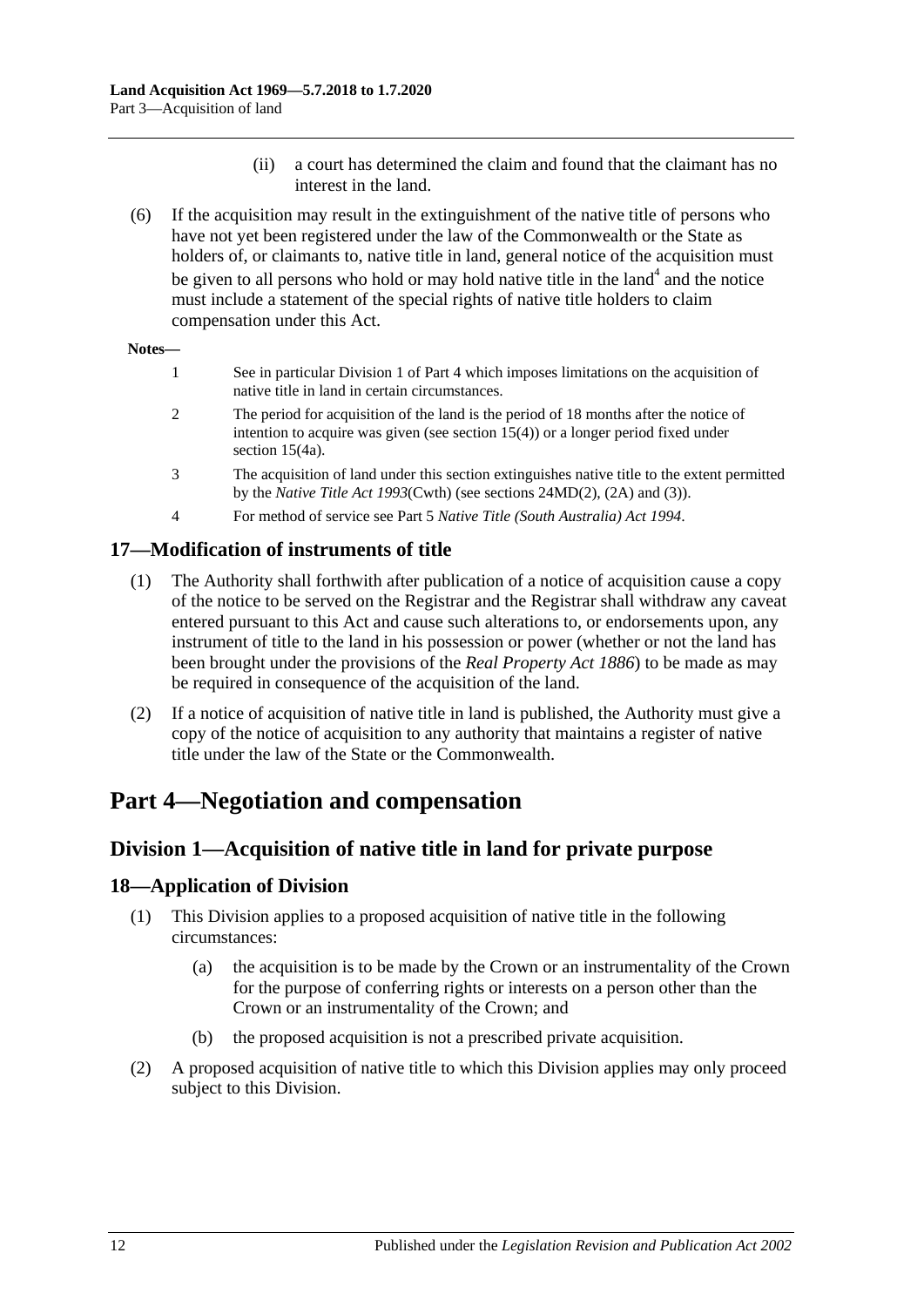# <span id="page-12-0"></span>**19—Negotiation about acquisition of native title in land**

- (1) If native title in land is to be acquired, the Authority must, after giving notice of intention to acquire land and before publishing a notice of acquisition of the land, negotiate in good faith with the appropriate native title parties (if any) in an attempt to reach agreement about the acquisition of the native title in the land.
- (2) The obligation to negotiate does not extend to matters unrelated to the effect of the acquisition project on the registered native title rights of the native title parties.
- (3) If any of the negotiating parties requests the ERD Court to do so, the Court must mediate between the parties to assist in obtaining their agreement.
- <span id="page-12-2"></span>(4) If agreement is reached, the agreement must be filed in the Court.
- (5) The parties to an agreement filed in the Court under [subsection](#page-12-2) (4) may direct that the agreement or a particular part of the agreement be kept confidential and, if such a direction is given, the agreement or the relevant part of the agreement is not to be available for inspection except by permission of the Court.
- (6) If the appropriate native title parties have made or established distinct claims or entitlements to native title in relation to the land to which the proposed agreement is to relate, the agreement may consist of—
	- (a) a single agreement with all the appropriate native title parties; or
	- (b) a series of agreements with one or more of the appropriate native title parties so that they are all party to at least one of the agreements.
- (7) In this section—

*appropriate native title parties* are the native title parties registered as holders of, or claimants to, native title in the land on the relevant date who continue to be so registered throughout the course of the negotiations including such native title parties registered initially as claimants to native title but later registered as holders of native title during the course of the negotiations, but not including native title parties whose application for a native title declaration was made less than one month before the relevant date;

*relevant date* means the date falling four months after notice of intention to acquire the land is given under [section](#page-3-5) 10(2).

## <span id="page-12-1"></span>**20—Application for determination if no agreement**

- (1) If agreement is not reached between the Authority and the native title parties within six months after notice of intention to acquire the land is given, any party may apply to the ERD Court for a resolution of the matter.
- (2) On an application under this section, the ERD Court may determine whether the Authority may acquire the land and, if so, the conditions on which the acquisition is to proceed (but a final determination of compensation cannot be made at this stage).<sup>1</sup>
- (3) A determination may, if the parties agree—
	- (a) reserve a question that is not reasonably capable of being determined immediately for further negotiation between the parties; or
	- (b) provide for determination of such a question by arbitration or in some other specified manner.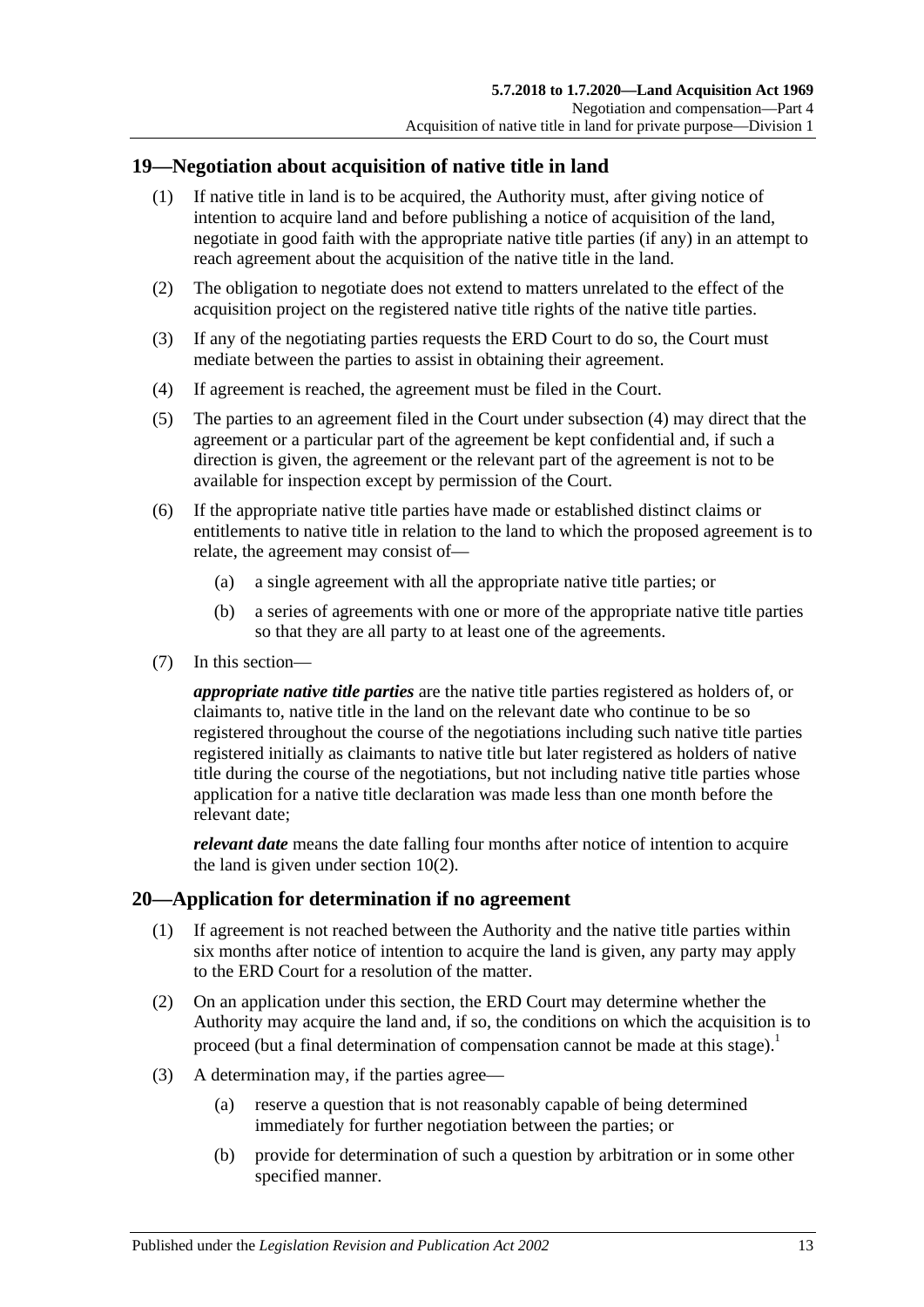- (4) If a question is referred to arbitration or some other form of non-judicial dispute resolution, and procedural or other difficulties arise, the ERD Court may—
	- (a) give directions to resolve the difficulties; or
	- (b) remove the dispute into the ERD Court and resolve the question itself.
- (5) If, on an application under this section, the ERD Court is satisfied that the Authority has not negotiated in good faith, the Court must not make a determination on the application in favour of the Authority.
- (6) An application under this section does not prevent negotiations from continuing between the Authority and the native title parties and, if agreement is reached between them before the ERD Court makes its determination, the application lapses.
- (7) The ERD Court must make its determination under this section as quickly as practicable.

**Note—**

1 Compensation is determined unde[r Division 2](#page-15-3) of [Part 4.](#page-11-1)

# <span id="page-13-0"></span>**20A—Constitution of trust**

- $(1)$  If—
	- (a) negotiations under this Division lead to an agreement that an amount is to be paid by the Authority and held in trust under this section for those who ultimately establish a claim to native title in the subject land; or
	- (b) a determination under this Division (by the Court or the Minister) requires that an amount is to be paid by the Authority and held in trust under this section for those who ultimately establish a claim to native title in the subject land,

the relevant amount is to be paid into the ERD Court.

- (2) On receipt of an amount paid into court under this section, the ERD Court is to establish, by order, a trust under which the relevant amount is to be held in trust for those who ultimately establish a claim to native title in the subject land.
- (3) Subject to any order of the ERD Court under [subsection](#page-14-1) (4), the amount held on trust is to be dealt with as follows:
	- (a) if native title is established and compensation is awarded or agreed that is equal to, or greater than, the amount held in trust—that amount is to be paid out, in its entirety, to the holders (or former holders) of native title in the subject land;
	- (b) if native title is established and compensation is awarded or agreed that is less than the amount held in trust—the compensation is to be paid out of the amount held on trust and the balance is to be paid to the Authority;
	- (c) if a native title declaration establishes that the land was not (before the acquisition) subject to native title—the amount is to be paid out, in its entirety, to the Authority;
	- $(d)$  if—
		- (i) at least 6 years (or a longer period determined by the ERD Court in a particular case) have passed since the constitution of the trust; and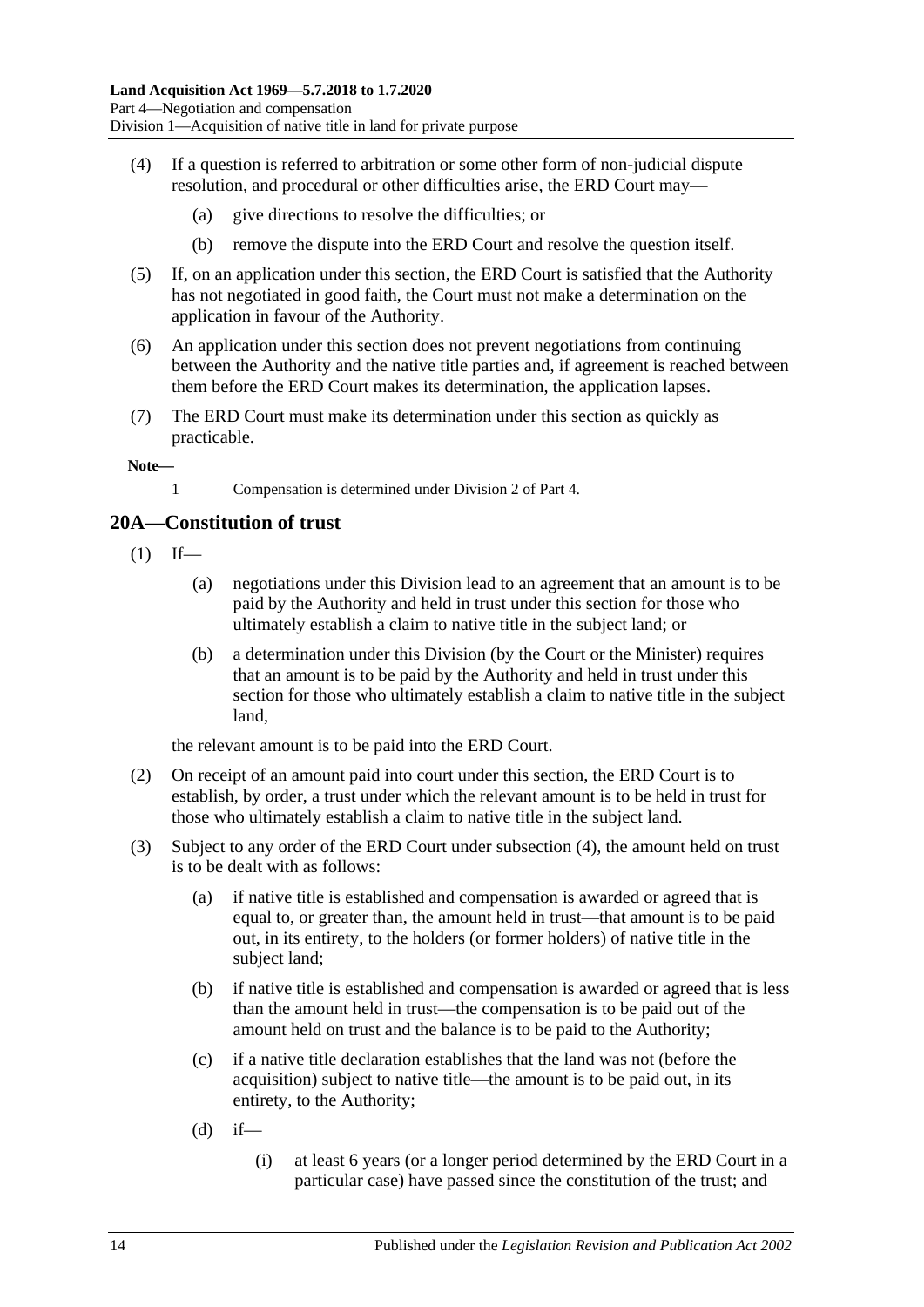- (ii) a balance remains in the trust fund to which no native title party has established an entitlement; and
- (iii) there is no claim to native title in the subject land,

the balance is to be paid to the Authority.

- <span id="page-14-1"></span>(4) The ERD Court may, on its own initiative or on application by an interested person—
	- (a) make orders for the disposition of money held on trust under this section; or
	- (b) resolve any question about payment of an amount held on trust under this section.

#### <span id="page-14-3"></span><span id="page-14-0"></span>**21—Criteria for making determination**

- <span id="page-14-2"></span>(1) In making its determination, the ERD Court must take into account the following:
	- (a) the effect of the acquisition project on—
		- (i) the enjoyment by the native title parties of their registered native title rights; and
		- (ii) the way of life, culture and traditions of any of those parties; and
		- (iii) the development of the social, cultural and economic structures of any of those parties; and
		- (iv) the freedom of access by any of those parties to the land concerned and their freedom to carry out rites, ceremonies or other activities of cultural significance on the land in accordance with their traditions; and
		- (v) any area or site, on the land concerned, of particular significance to the native title parties in accordance with their traditions;
	- (b) the interests, proposals, opinions or wishes of the native title parties in relation to the management, use or control of the land in relation to which the native title parties hold or claim registered native title rights that will be affected by the acquisition project;
	- (c) the economic or other significance of the acquisition project to Australia, to the State, to the area in which the land is located and to Aboriginal peoples who live in that area;
	- (d) any public interest in the acquisition project proceeding;
	- (e) any other matter the ERD Court considers relevant.
- (2) In determining the effect of the acquisition project as mentioned in [subsection](#page-14-2)  $(1)(a)$ , the ERD Court must take into account the nature and extent of—
	- (a) existing non-native title rights and interests in the land; and
	- (b) existing use of the land by persons other than the native title parties.
- (3) This section does not affect the operation of another law of the State or the Commonwealth for the preservation or protection of areas or sites of particular significance to Aboriginal people.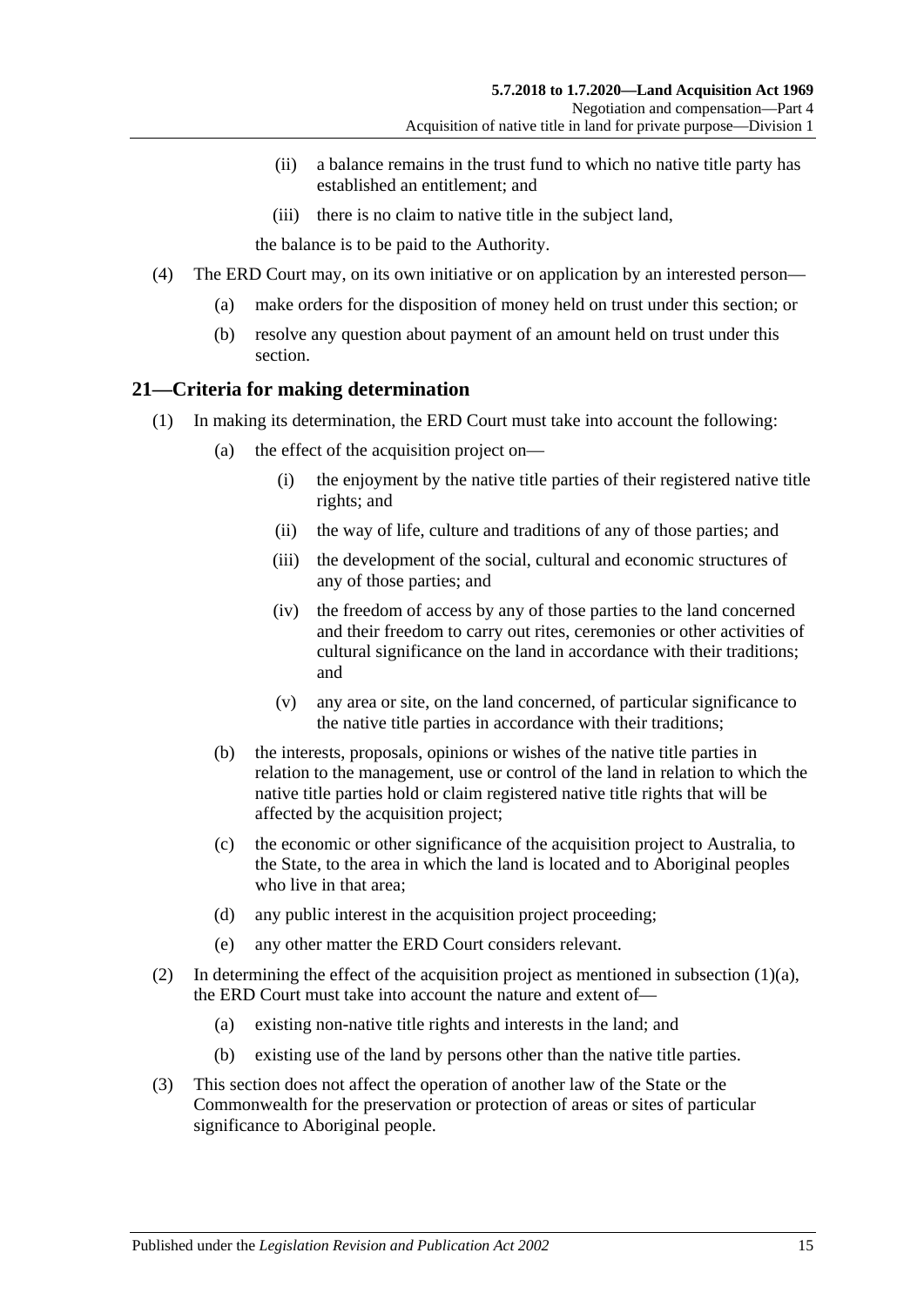- (4) Before making its determination, the ERD Court must ascertain whether there is agreement between the parties on issues relevant to the determination and, if all the parties consent, the ERD Court—
	- (a) must take into account the agreement of the parties on issues relevant to the determination; and
	- (b) need not take into account the matters mentioned in [subsection](#page-14-3) (1) to the extent they raise issues on which agreement has been reached.

# <span id="page-15-0"></span>**22—Overruling of determinations**

- (1) If the Minister considers it to be in the interests of the State or in the national interest to overrule a determination of the ERD Court under this Division, the Minister may, by notice in writing given to the ERD Court and the parties to the proceedings before the Court, overrule the determination and substitute another determination that might have been made by the Court.
- (2) The Minister cannot overrule a determination if more than two months have elapsed from the date of the determination.

# <span id="page-15-1"></span>**Division 1A—Notice to be given of certain prescribed private acquisitions**

# <span id="page-15-2"></span>**22A—Notice on behalf of State for prescribed private acquisition**

When an Authority that is neither the Crown nor an instrumentality of the Crown is required to give a notice under this Act in relation to a prescribed private acquisition, the Authority must, on behalf of the State, give any additional notice required under the *Native Title Act 1993* (Cwth).

**Note—**

See section 24MD(6B).

# <span id="page-15-3"></span>**Division 2—Compensation**

## <span id="page-15-4"></span>**22B—Entitlement to compensation**

Subject to this Act, a person is entitled to compensation for the acquisition of land under this Act if—

- (a) the person's interest in land is divested or diminished by the acquisition; or
- (b) the enjoyment of the person's interest in land is adversely affected by the acquisition.

## <span id="page-15-5"></span>**23—Negotiation of compensation**

- (1) The Authority must negotiate in good faith with interested persons about the compensation payable for the acquisition of land under this Act.
- (3) If a party to the negotiations holds or held, or claims to hold or to have held, native title in the land, and either the party or the Authority requests the ERD Court to do so, the Court must mediate between the parties to assist in obtaining their agreement on the matters at issue between them.
- (4) The Authority may offer non-monetary compensation.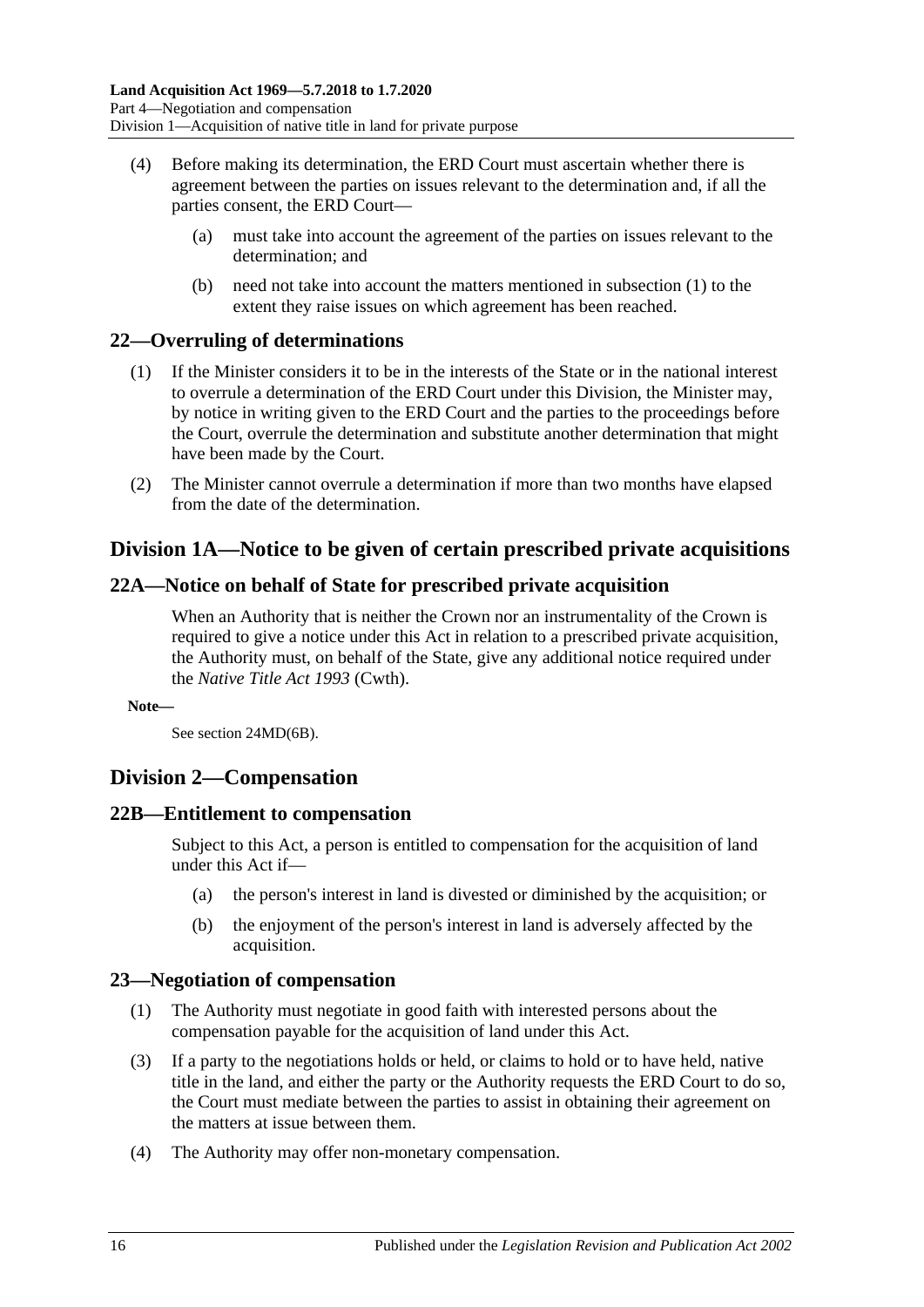#### **Example—**

The non-monetary compensation might take the form of a transfer of land, the provision of goods or services, or the carrying out of work for the re-instatement or improvement of land remaining in the claimant's ownership after the acquisition.

- (5) If a party to the negotiations who is the holder of native title in the land requests non-monetary compensation, the Authority must—
	- (a) consider the request; and
	- (b) negotiate in good faith with the party in relation to the request.
- (6) The Authority's liability to pay compensation under this Act for the acquisition of land is reduced by the value of non-monetary compensation provided at the request of, or by agreement with, the person to whom the liability is owed.

#### <span id="page-16-0"></span>**23A—Offer of compensation and payment into court**

- (1) When the Authority gives notice of the acquisition of land, it must make an offer to the person or persons whom it believes to be entitled to compensation for the acquisition, stating the amount of compensation the Authority is prepared to pay.
- (2) The offer must (where appropriate) differentiate between, and quantify, the component of compensation representing the value of the acquired land and the component referable to disturbance or other compensable matters.
- (3) The Authority must, within seven days after making an offer of compensation, pay the amount offered into the Court.
- (3a) However, if the Authority has already paid an amount into the ERD Court under [Division 1](#page-11-2) in relation to the proposed acquisition, the Authority is required only to pay into the Court the amount (if any) by which the amount of the offer exceeds the amount already paid into the ERD Court.
- (4) Until compensation paid into Court under this section is applied by order of the Court, the money must be invested by the proper officer of the Court in an authorised trustee investment (bearing interest that compounds at intervals of one month or less) and the interest and other accretions accruing on the investment—
	- (a) must be paid to—
		- (i) the person who would, but for the acquisition of the land, have been entitled to the rents and profits of the land; or
		- (ii) a body constituted under the law of the State or the Commonwealth as trustee for the claimants to whom the compensation is offered; or
	- (b) must be dealt with in some other manner specified by the Court.

#### <span id="page-16-1"></span>**23B—Agreement**

- (1) If agreement about compensation is reached by the negotiating parties, the Authority must file a copy of the agreement in the Court.
- (2) The Court may, on application by a party to an agreement filed in the Court under this section, make orders to give effect to the agreement.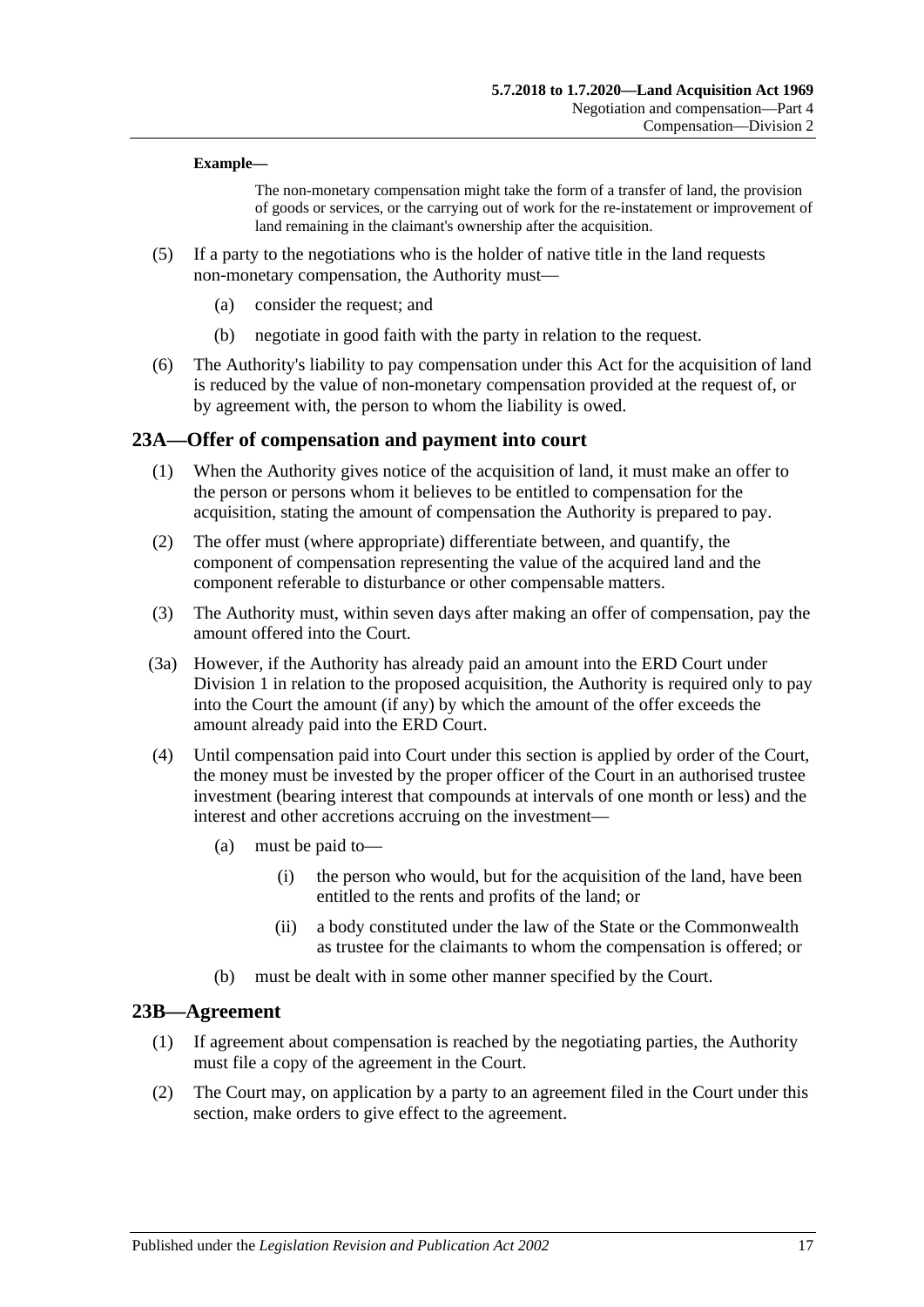#### <span id="page-17-0"></span>**23C—Reference of matters into court**

- (1) The Authority or a claimant may refer a question arising in the course of negotiations into Court.
- (2) On the reference of a matter into the Court, the Court may—
	- (a) if of the opinion that the question should be the subject of further negotiation—adjourn the matter to allow further negotiation to take place; or
	- (b) make any order necessary to resolve the question.
- (3) In particular—
	- (a) if there is a dispute about whether the claimant is interested in the subject land, or the nature of the claimant's interest—the Court may, subject to [subsection](#page-17-2) (4), declare whether the claimant has an interest in the subject land and, if so, the nature of the interest; and
	- (b) the Court may make orders for compensation that the Court finds to be justified on the claim; and
	- (c) the Court may make other orders that may be just in the circumstances of the case.
- <span id="page-17-2"></span>(4) If a claimant claims compensation on the basis that native title exists or existed in the subject land but the existence of the native title has not been established by a native title declaration, the Court will not itself proceed to determine the native title question but—
	- (a) if the Authority does not dispute that native title exists or exists in the subject land as claimed—determine the claim for compensation on the basis that native title exists or existed as the claimant asserts; or
	- (b) if the claim to native title in the subject land is disputed—defer consideration of the matter—
		- (i) to allow the claimant a reasonable opportunity to make a native title claim under the appropriate law of the Commonwealth or the State; and
		- (ii) if a native title claim is made, to allow time for the resolution of the claim.
- (5) If a claimant fails to avail itself of an opportunity allowed under [subsection](#page-17-2) (4), the Court may reject the claim for compensation (but the rejection of a claim under this subsection does not preclude a further claim for compensation if the claimant's claim to hold native title in the subject land is later established).

#### <span id="page-17-1"></span>**24—Entry into possession**

- (1) Where an interest in possession in land is vested in the Authority pursuant to this Act, the Authority must diligently endeavour to obtain agreement as to the terms on which it will enter into possession of the subject land.
- <span id="page-17-3"></span>(2) If at the expiration of three months after the publication in the Gazette of the notice of acquisition, the Authority has failed to obtain agreement upon entry into possession of the subject land, it may apply to the Court for—
	- (a) an order that any person be ejected from the subject land; and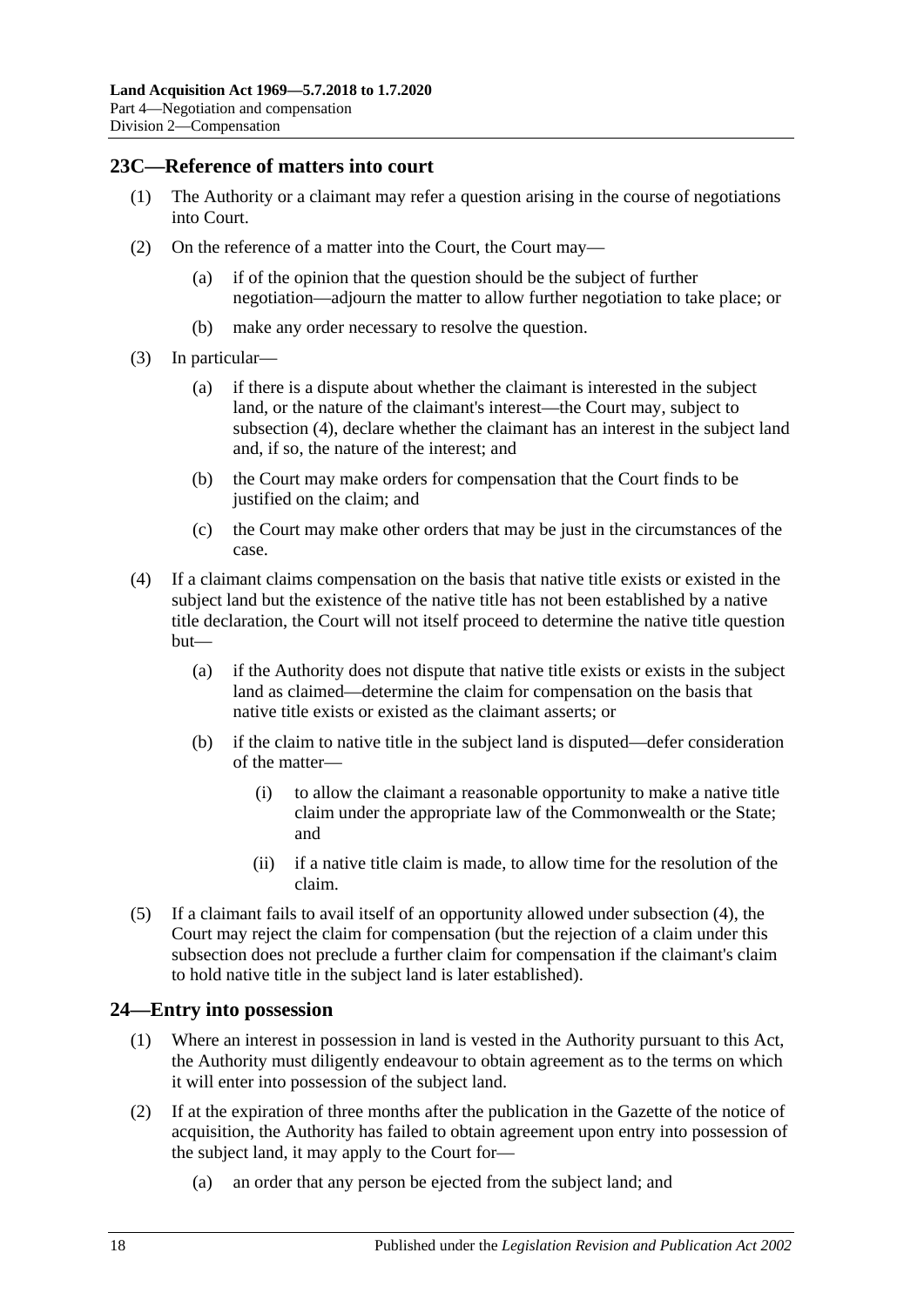(b) such further orders as may be just in the circumstances,

and the Court may make any such order.

- (3) The period of three months referred to in [subsection](#page-17-3) (2) of this section may be extended by agreement of the parties, or by order of the Court.
- (4) The Court may, on the application of the Authority, order that any person in possession of land after the expiration of three months from the day on which a notice of acquisition in relation to the land was published in the Gazette, shall pay rent to the Court at a rate fixed by the Court.
- (5) A person who remains in possession of land acquired under this Act after the expiration of three months from the day on which a notice of acquisition in relation to the land was published in the Gazette shall be deemed to be in possession in pursuance of a tenancy determinable at will by the Authority and subject to such terms and conditions as may be prescribed.

#### <span id="page-18-2"></span><span id="page-18-0"></span>**25—Principles of compensation**

- <span id="page-18-1"></span>(1) The compensation payable under this Act in respect of the acquisition of land shall be determined according to the following principles:
	- (a) the compensation payable to a claimant shall be such as adequately to compensate him for any loss that he has suffered by reason of the acquisition of the land; and
	- (b) in assessing the amount referred to in [paragraph](#page-18-1) (a) of this section consideration may be given to—
		- (i) the actual value of the subject land; and
		- (ii) the loss occasioned by reason of severance, disturbance or injurious affection; and
	- (c) compensation shall be fixed as at the date of acquisition of the land; and
	- (d) where the claimant's interest in the subject land was liable to expire or be determined, any reasonable prospect of renewal or continuation of the interest must be taken into account; and
	- (e) any special suitability or adaptability of the land for any purpose shall not be taken into account if it could be applied to that purpose in pursuance only of statute, or if the suitability or adaptability is peculiar to the purposes or requirements of a particular person or of any Governmental or local governing authority but any *bona fide* offer to acquire the land made before the passing of the special Act shall be taken into account; and
	- (f) where the value of the land is enhanced by reason of its use, or the use of any premises on the land, in a manner that may be restrained by any court, or is contrary to law, or is detrimental to the health of any persons, the amount of that enhancement shall not be taken into account; and
	- (g) no allowance shall be made on account of the fact that the acquisition is effected without the consent, or against the will, of any person; and
	- (h) no allowance shall be made for any enhancement or diminution in the value of the land in consequence of—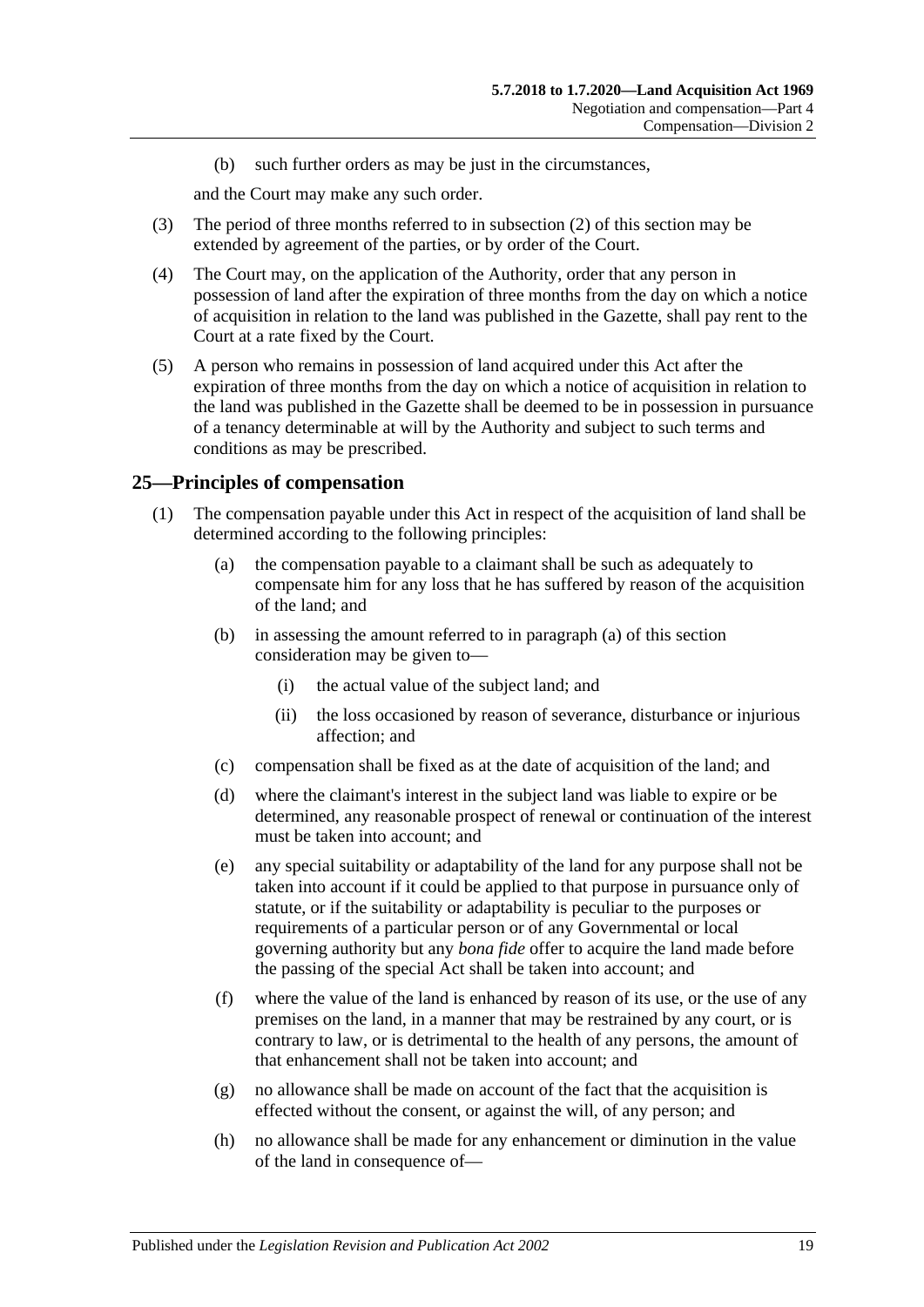- (a) the passing of the special Act; or
- (b) the acquisition under this Act of any other land; or
- (c) any proposed or expected development of the land after its acquisition; and
- (i) where the land is, and but for acquisition would continue to be, devoted to a particular purpose, and there is no general demand or market for land devoted to that purpose, the compensation may, if reinstatement in some other place is *bona fide* intended, be assessed on the basis of the reasonable cost of equivalent reinstatement; and
- (j) allowance shall be made in favour of the Authority for any enhancement in value of land adjoining the subject land in which the claimant is interested by reason of development of the land after its acquisition, but in no case shall the claimant be liable to make any payment to the Authority in respect of such enhancement in value; and
- (k) where a notice of intention to acquire land has been served upon a person interested in the land, any sales, transactions, arrangements, licences or approvals effected or obtained with respect to the land, and any improvements to the land effected, after service of the notice, shall not be taken into account unless it is proved that they were effected or obtained *bona fide*.
- <span id="page-19-1"></span>(2) The reference to *loss* in [subsection](#page-18-1) (1)(a) extends, in the case of acquisition of native title, to diminution, impairment or other adverse effect on native title that results or will result from the acquisition project.<sup>1</sup>
- (3) Subject to [subsections](#page-18-2) (1) and [\(2\),](#page-19-1) the total compensation payable for the acquisition of native title must not exceed the amount that would be payable for the acquisition of an estate in fee simple in the relevant land.
- (4) A reference in this section to a claimant is limited to a claimant who is entitled to compensation.<sup>2</sup>

#### **Notes—**

- 1 Compare section 51(1) of the *Native Title Act 1993* (Cwth).
- 2 See [section](#page-15-4) 22B.

#### <span id="page-19-0"></span>**26—Application of compensation**

The Court may by order direct that any moneys paid into Court, or compensation ordered, under this Act be applied—

- (a) in the purchase, redemption or discharge of any tax, debt, mortgage or encumbrance affecting the subject land; or
- (b) in the purchase of other land or securities to be conveyed or settled upon or towards the same uses, trusts or purposes as the subject land; or
- (c) in removing or replacing any buildings or substituting others in their stead, in such manner as the Court may direct; or
- (d) in payment to any persons absolutely entitled to the moneys, or in the case of incapacity or disability to their trustees or guardians; or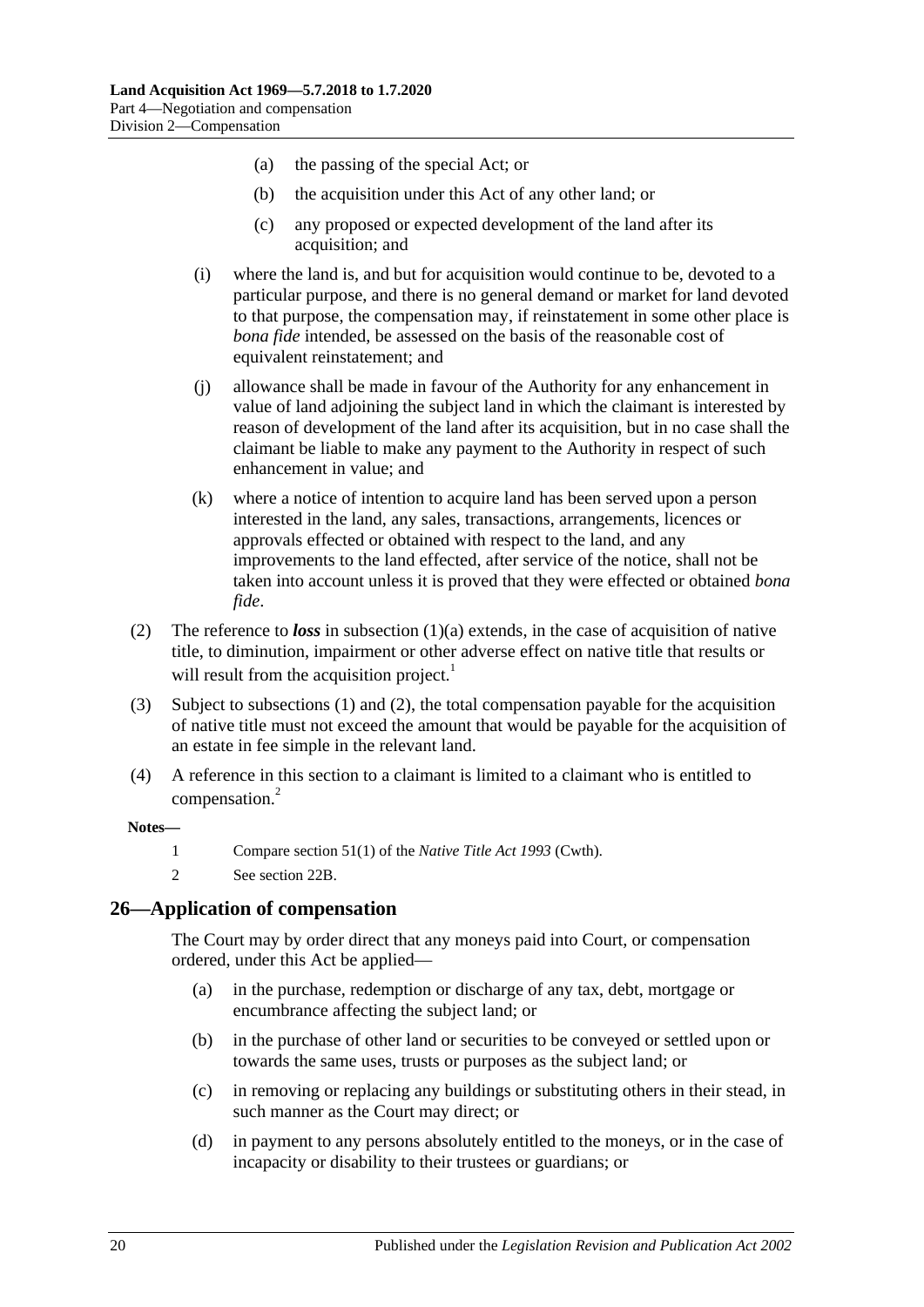(e) in such other manner as the Court thinks fit.

# <span id="page-20-0"></span>**Part 5—Powers of entry and temporary occupation**

#### <span id="page-20-3"></span><span id="page-20-1"></span>**27—Powers of entry**

- (1) For the purposes of this Act, or the special Act, the Authority or any person authorised in writing by the Authority, may—
	- (a) enter and remain upon any land with any assistants, vehicles, machinery or equipment; and
	- (b) affix or establish any trigonometrical stations, survey pegs, marks or poles and from time to time alter, remove, re-instate, or remove them; and
	- (c) dig or bore into the land.
- (2) The Authority must, at least 7 days before entering land under [subsection](#page-20-3) (1), give notice to the owner and occupier of the land.<sup>1</sup>
- (3) A person who—
	- (a) wilfully and without authorisation from the Authority, interferes with any trigonometrical stations, survey pegs, marks or poles; or
	- (b) wilfully obstructs any person acting in accordance with this section,

shall be guilty of an offence and liable to a penalty not exceeding two hundred dollars.

**Note—**

1 For the procedure for giving notice in relation to native title land see Part 5 of the *[Native](http://www.legislation.sa.gov.au/index.aspx?action=legref&type=act&legtitle=Native%20Title%20(South%20Australia)%20Act%201994)  [Title \(South Australia\) Act](http://www.legislation.sa.gov.au/index.aspx?action=legref&type=act&legtitle=Native%20Title%20(South%20Australia)%20Act%201994) 1994*.

## <span id="page-20-4"></span><span id="page-20-2"></span>**28—Temporary occupation**

- <span id="page-20-5"></span>(1) The Authority may temporarily occupy and use any land to which this section applies for purposes authorised by an Act and may—
	- (a) take therefrom any stone, gravel, earth or other material; or
	- (b) deposit any material on the land; or
	- (c) make cuttings or excavations on the land; or
	- (d) make and use roads on the land; or
	- (e) manufacture on the land any materials required for those purposes; or
	- (f) erect workshops, sheds and buildings of a temporary character on the land.
- (1a) However, the Authority is not authorised to take stone, gravel, earth or other material from land for the purpose of—
	- (a) extracting, producing or refining minerals from it; or
	- (b) processing it by non-mechanical means.<sup>1</sup>
- (2) The Authority must, at least 7 days before entering into temporary occupation of land under [subsection](#page-20-4)  $(1)$ , give notice to the owner and occupier of the land.<sup>2</sup>
- (3) A person interested in the land may apply to the Court for an order that the Authority acquire his interest in the land.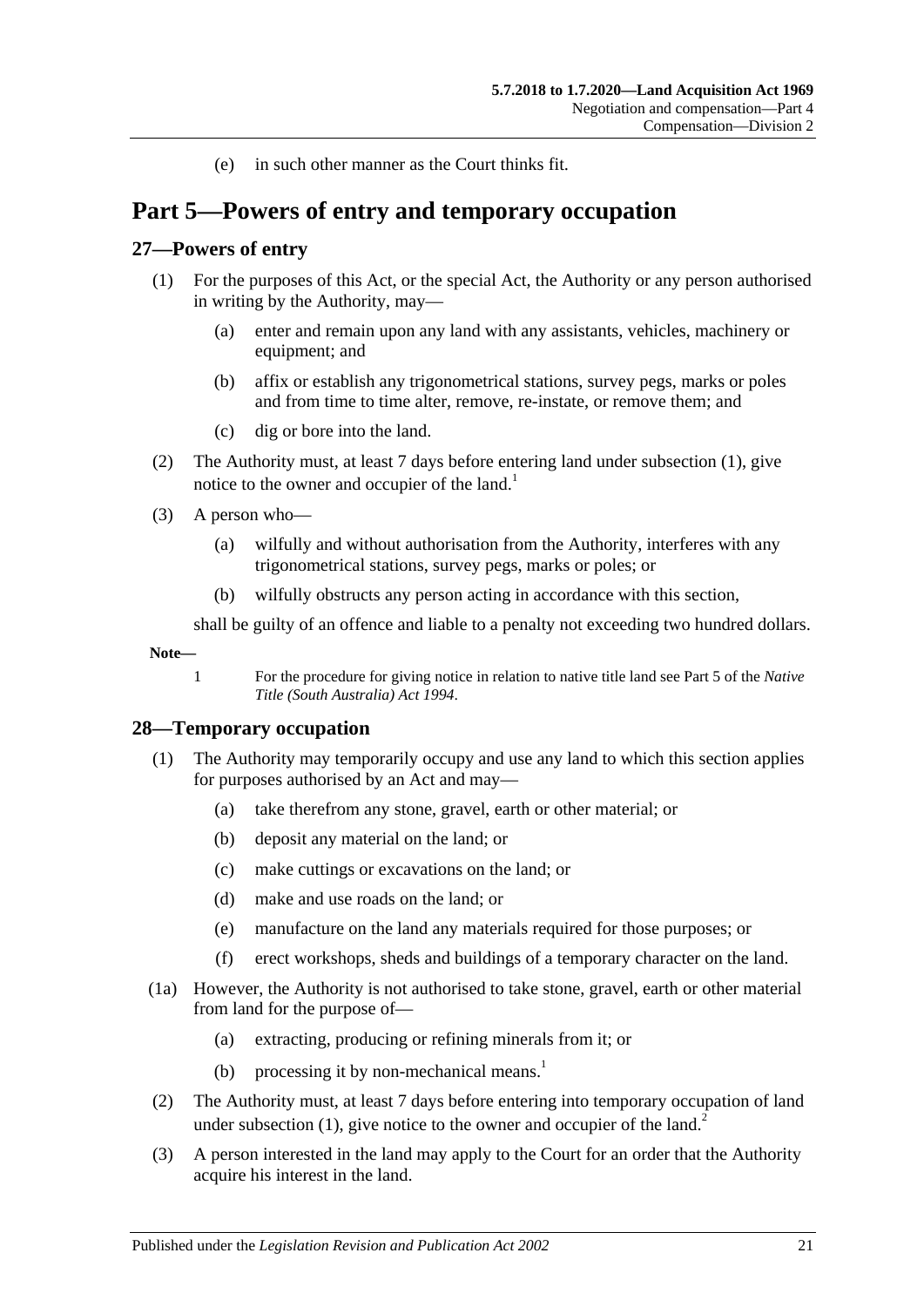- (4) The Court, if it is satisfied that it is just to do so may order the Authority to acquire the interest upon such terms and conditions as may be determined by the Court, and may make such incidental or consequential orders as the Court thinks fit.
- (5) The land to which this section applies is land that is—
	- (a) within 500 metres of the boundaries of land acquired under this Act; and
	- (b) is not a garden, orchard or plantation attached or belonging to a house, or a park, planted walk, avenue or ground ornamentally planted; and
	- (c) is not within 500 metres of a place genuinely used as a place of residence.

#### **Notes—**

- 1 The purpose is to ensure that the authorisation conferred by [subsection](#page-20-5) (1)(a) does not amount to an authorisation to mine within the meaning of the *Native Title Act 1993* (Cwth). See the definition of *mine* in section 253 of that Act.
- 2 For the procedure for giving notice in relation to native title land see Part 5 of the *[Native](http://www.legislation.sa.gov.au/index.aspx?action=legref&type=act&legtitle=Native%20Title%20(South%20Australia)%20Act%201994)  [Title \(South Australia\) Act](http://www.legislation.sa.gov.au/index.aspx?action=legref&type=act&legtitle=Native%20Title%20(South%20Australia)%20Act%201994) 1994*.

## <span id="page-21-4"></span><span id="page-21-0"></span>**29—Compensation for entry or temporary occupation**

- (1) A person interested in land that is entered or temporarily occupied pursuant to this Part may, at any time before the expiration of three months from the day on which the Authority, or any person authorised by the Authority, was last in occupation of, or upon, the land, by notice in writing served upon the Authority, claim compensation.
- (2) If after the expiration of three months from the day on which a notice was served under [subsection](#page-21-4) (1) of this section, the Authority and the claimant are not agreed upon the amount of compensation that should be paid, either the Authority or the claimant may refer the matter to the Court for determination.
- (3) The Court shall, upon the reference of any such matter, determine the amount of compensation that should be paid by the Authority, and order the payment of that amount to the claimant.

# <span id="page-21-1"></span>**Part 6—Miscellaneous**

# <span id="page-21-5"></span><span id="page-21-2"></span>**30—Powers of inspection**

- (1) The Authority may, by notice in writing served upon any person, require him to deliver up for the inspection of the Authority, any specified document in his possession or power evidencing the interest of any person in land required for purposes authorised by an Act or any other specified record, account, or document in his possession or power relating to any such land.
- (2) A person who fails to comply with a notice served under [subsection](#page-21-5) (1) of this section within the time specified in the notice shall be guilty of an offence and liable to a penalty not exceeding two hundred dollars.

# <span id="page-21-3"></span>**31—Giving of notice and other documents**

- (1) A notice or other document is validly given to, or served on, a person under this Act if—
	- (a) served personally or by post on the person; or
	- (b) if the identity or whereabouts of the person is not known to the Authority—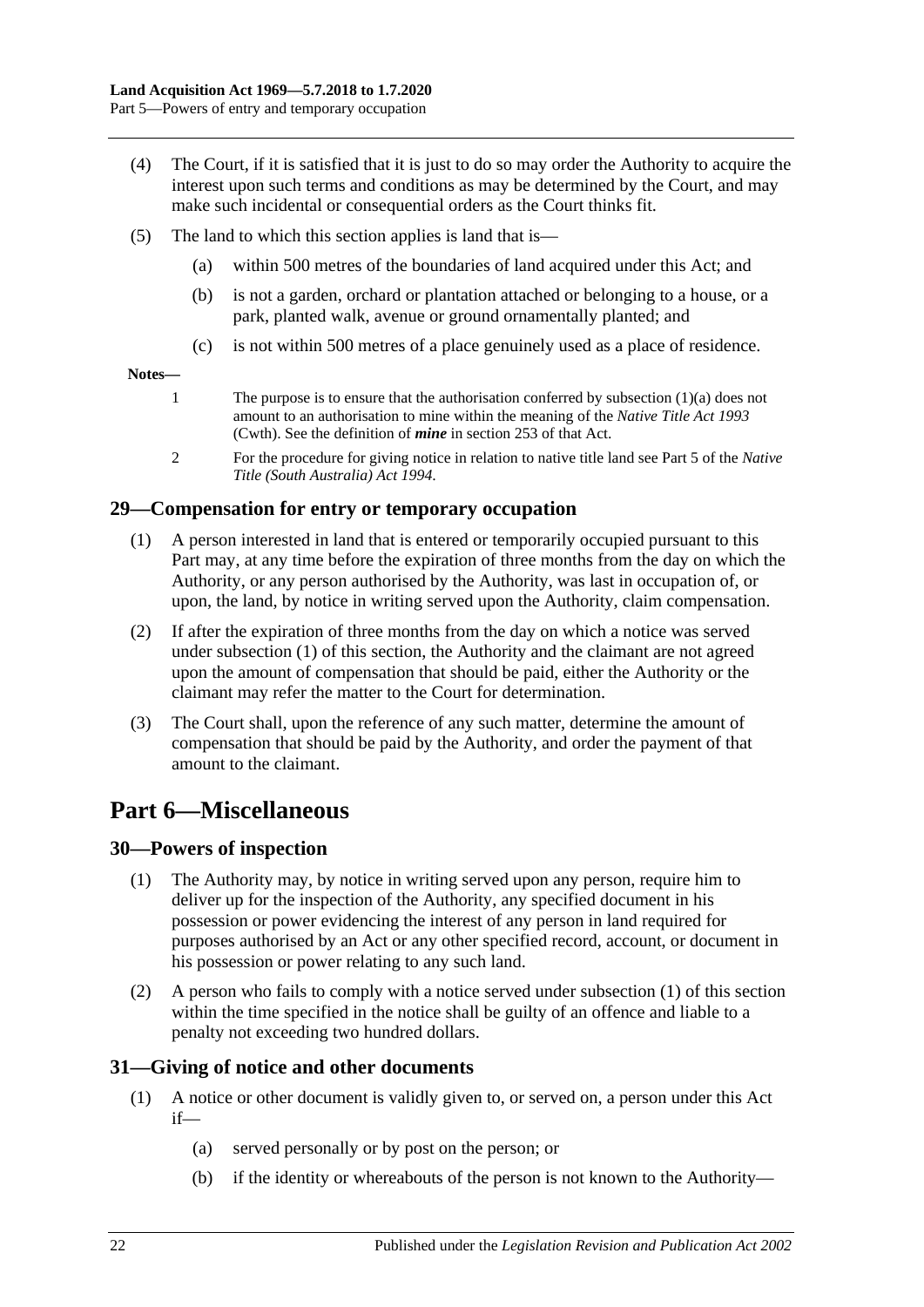- (i) by publication of the contents of the notice or document in a newspaper circulating generally throughout the State; or
- (ii) by affixing the notice or document in a prominent position on the land to which it relates. $<sup>1</sup>$ </sup>
- (3) A notice or other document may be served upon the Authority by sending it by post to the Authority at its office, or to the office of such person as the Authority may authorise to receive the notice or document on its behalf.

#### **Note—**

1 For method of service on persons who hold or may hold native title in land see Part 5 *[Native Title \(South Australia\) Act](http://www.legislation.sa.gov.au/index.aspx?action=legref&type=act&legtitle=Native%20Title%20(South%20Australia)%20Act%201994) 1994*.

#### <span id="page-22-5"></span><span id="page-22-0"></span>**32—Persons of limited juristic capacity**

- (1) Where the juristic capacity of a claimant (not being a body corporate) is limited in any way, any amount of compensation payable in respect of land in which he was interested must be approved by the Court.
- (2) If an amount of compensation is not approved as required by [subsection](#page-22-5) (1) of this section, an application may, notwithstanding any other provision of this Act, be made at any time to the Court by or on behalf of the claimant, and the Court may order the Authority to pay further compensation to the claimant.

#### <span id="page-22-1"></span>**33—Interest**

Where the Authority agrees with a claimant or is ordered to pay a greater amount of compensation than the amount paid into Court in respect of the acquisition of any land, the Authority must also pay the additional sum that would have accrued (whether as interest or otherwise) had the amount agreed or ordered been paid into Court instead.

#### <span id="page-22-2"></span>**35—Authority may dispose of surplus land**

The Authority may sell, lease, or otherwise deal with or dispose of any land acquired pursuant to this Act that it does not require for purposes authorised by an Act.

## <span id="page-22-3"></span>**36—Costs**

In any proceedings under this Act the Court may award such costs as it thinks proper, but, in making an order for costs, shall, where it is, in the opinion of the Court, appropriate to do so, take into consideration—

- (a) the amount of compensation awarded by the Court as compared with the amount (if any) offered by the Authority; and
- (b) the extent to which, in the opinion of the Court, the proceedings have arisen from, or been affected by—
	- (i) unreasonable conduct on the part of the claimant or the Authority; or
	- (ii) an excessive claim by the claimant or unduly depressed offer by the Authority.

## <span id="page-22-4"></span>**36A—Recovery of compensation from Authority**

Compensation payable under this Act may be recovered from the Authority as a debt.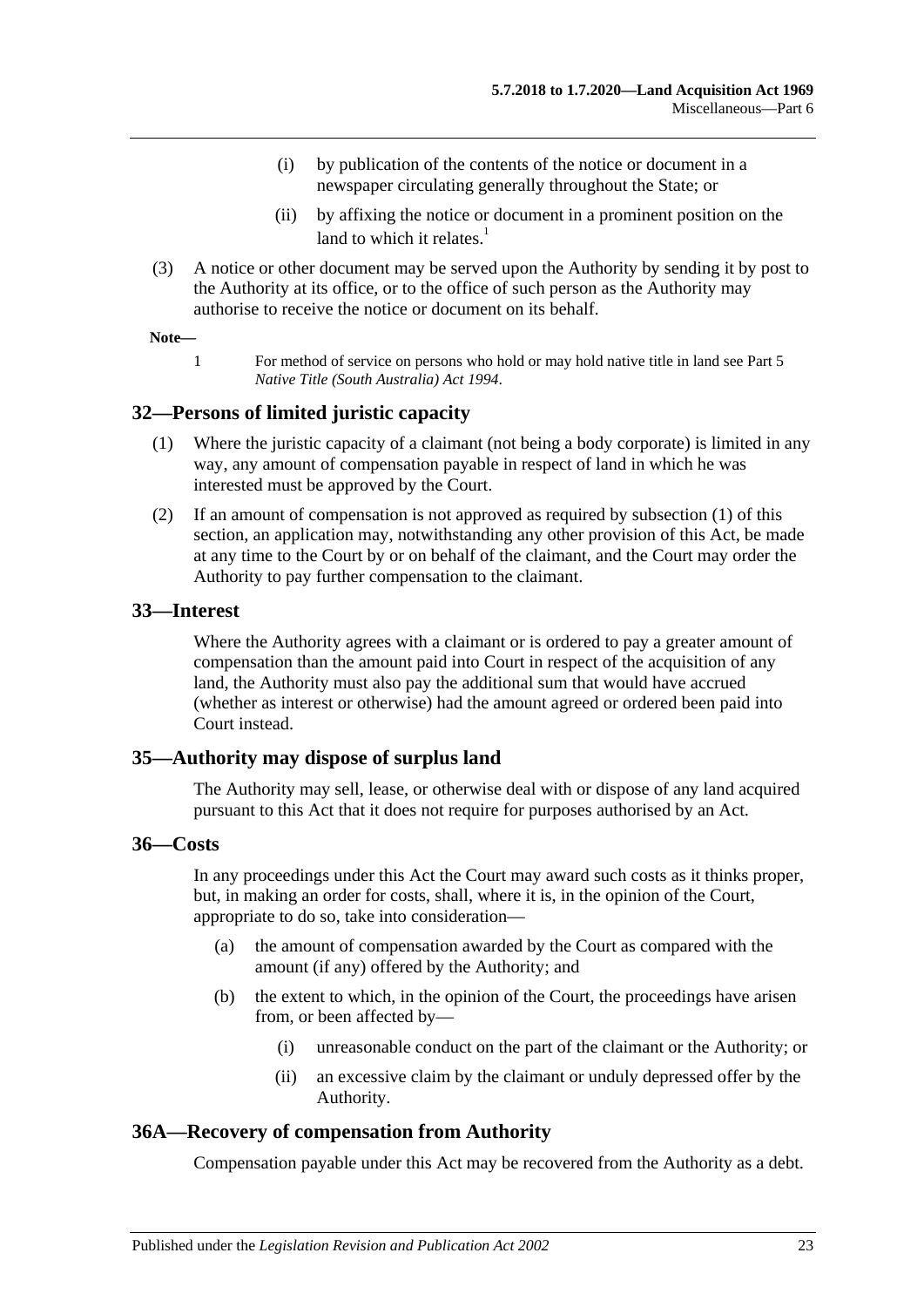## <span id="page-23-0"></span>**37—Summary of procedure**

Proceedings for offences against this Act shall be disposed of summarily.

#### <span id="page-23-1"></span>**38—Regulations**

The Governor may make such regulations as are contemplated by this Act, or as he deems necessary or expedient for the purposes of this Act, and, without limiting the generality of the foregoing, those regulations may—

- (a) prescribe the form of any notice or document for the purposes of this Act; and
- (b) prescribe any rate of interest or rate of rental for the purposes of this Act; and
- (c) prescribe the terms and conditions of any tenancy at will under [section](#page-17-1) 24 of this Act; and
- (d) provide for a penalty, not exceeding one hundred dollars, recoverable summarily, for breach of, or non-compliance with, any regulation.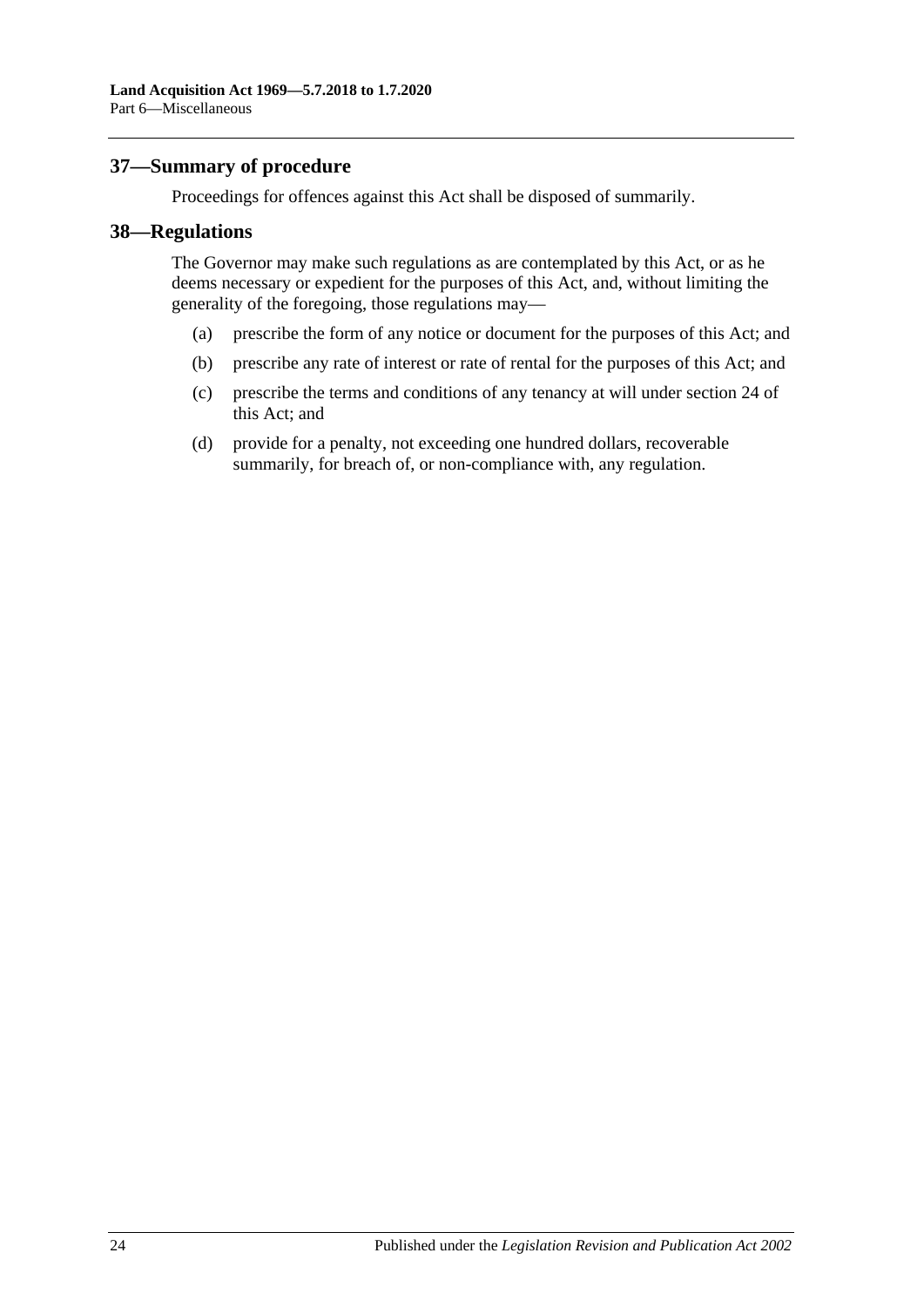# <span id="page-24-0"></span>**Legislative history**

# **Notes**

- Amendments of this version that are uncommenced are not incorporated into the text.
- Please note—References in the legislation to other legislation or instruments or to titles of bodies or offices are not automatically updated as part of the program for the revision and publication of legislation and therefore may be obsolete.
- Earlier versions of this Act (historical versions) are listed at the end of the legislative history.
- For further information relating to the Act and subordinate legislation made under the Act see the Index of South Australian Statutes or www.legislation.sa.gov.au.

# **Legislation repealed by principal Act**

The *Land Acquisition Act 1969* repealed the following:

*Compulsory Acquisition of Land Act 1925 Compulsory Acquisition of Land Act Amendment Act 1959 Compulsory Acquisition of Land Act Amendment Act 1966*

# **Principal Act and amendments**

New entries appear in bold.

| Year    | N <sub>0</sub> | Title                                                                   | Assent     | Commencement                                                |
|---------|----------------|-------------------------------------------------------------------------|------------|-------------------------------------------------------------|
| 1969    | 93             | Land Acquisition Act 1969                                               | 11.12.1969 | 28.5.1970 (Gazette 28.5.1970 p1954)                         |
| 1972    | 126            | Land Acquisition Act Amendment<br>Act 1972                              | 30.11.1972 | 8.2.1973 (Gazette 8.2.1973 p439)                            |
| 1990    | 71             | Land Acquisition Act Amendment<br>Act 1990                              | 20.12.1990 | 1.7.1991 (Gazette 20.6.1991 p1918)                          |
| 1994    | 87             | Land Acquisition (Native Title)<br>Amendment Act 1994                   | 15.12.1994 | 9.5.1996 (Gazette 9.5.1996 p2440)                           |
| 1997    | - 5            | Land Acquisition (Right of Review)<br>Amendment Act 1997                | 20.3.1997  | 10.4.1997 (Gazette 10.4.1997 p1456)                         |
| 1998    | 59             | <b>Statutes Amendment</b><br>(Attorney-General's Portfolio)<br>Act 1998 | 3.9.1998   | Pt 6 (s 10)-13.12.1998 ( <i>Gazette</i><br>3.12.1998 p1676) |
| 2001    | 53             | Land Acquisition (Native Title)<br>Amendment Act 2001                   | 1.11.2001  | 1.9.2003 (Gazette 21.8.2003 p3274)                          |
| 2017 51 |                | <b>Statutes Amendment (SACAT No 2)</b><br>Act 2017                      | 28.11.2017 | Pt 24 (ss 122 & 123)-5.7.2018 (Gazette<br>28.6.2018 p2618)  |
| 2019    | 45             | Supreme Court (Court of Appeal)<br>Amendment Act 2019                   | 19.12.2019 | Sch 1 (cll 53 $\&$ 54)—uncommenced                          |
| 2019    | 50             | Land Aquisition (Miscellaneous)<br>Amendment Act 2019                   | 19.12.2019 | uncommenced                                                 |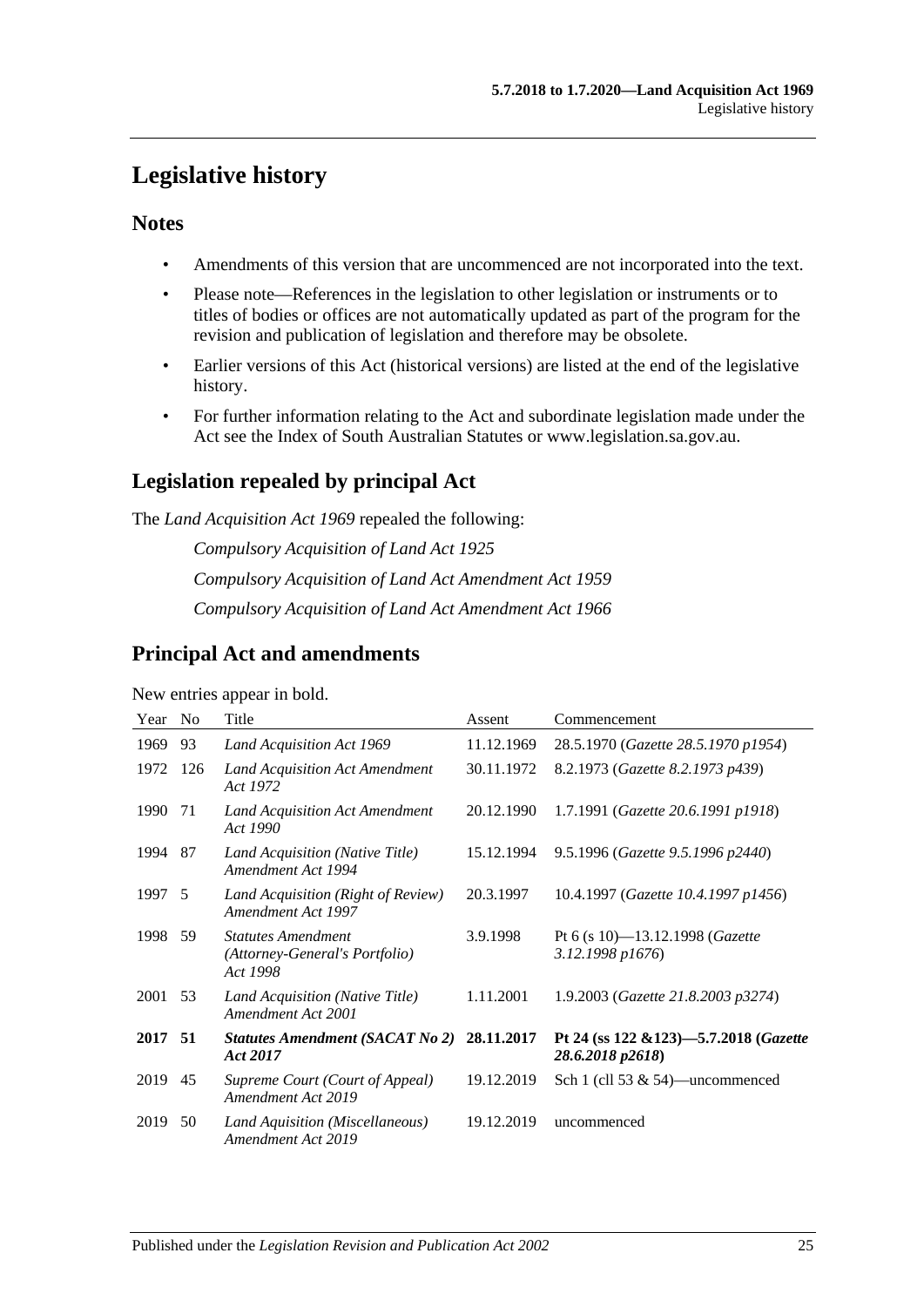# **Provisions amended since 3 February 1976**

• Legislative history prior to 3 February 1976 appears in marginal notes and footnotes included in the consolidation of this Act contained in Volume 5 of The Public General Acts of South Australia 1837-1975 at page 462.

New entries appear in bold.

Entries that relate to provisions that have been deleted appear in italics.

| Provision                         | How varied                                                            | Commencement |  |
|-----------------------------------|-----------------------------------------------------------------------|--------------|--|
| Long title                        | substituted by 87/1994 s 3                                            | 9.5.1996     |  |
| Pt1                               |                                                                       |              |  |
| s <sub>2</sub>                    | omitted under Legislation Revision and<br><b>Publication Act 2002</b> | 1.9.2003     |  |
| s <sub>3</sub>                    | substituted by 87/1994 s 4                                            | 9.5.1996     |  |
| $ss$ 4 and 5                      | deleted by 87/1994 s 4                                                | 9.5.1996     |  |
| s <sub>6</sub>                    |                                                                       |              |  |
| s(6(1))                           | s 6 redesignated as $s$ 6(1) by 87/1994 s 5(f)                        | 9.5.1996     |  |
|                                   | acquisition project inserted by $53/2001$ s 3(a)                      | 1.9.2003     |  |
| authorised<br>undertaking         | deleted by $87/1994 s 5(a)$                                           | 9.5.1996     |  |
| Authority                         | inserted by $87/1994$ s $5(a)$                                        | 9.5.1996     |  |
| claimant                          | substituted by $53/2001$ s 3(b)                                       | 1.9.2003     |  |
| Commonwealth<br>Registrar         | inserted by $53/2001$ s 3(b)                                          | 1.9.2003     |  |
| Court                             | inserted by $87/1994$ s $5(b)$                                        | 9.5.1996     |  |
| <b>ERD Court</b>                  | inserted by $87/1994$ s $5(b)$                                        | 9.5.1996     |  |
| infrastructure<br>facility        | inserted by $53/2001$ s 3(c)                                          | 1.9.2003     |  |
| interest                          | substituted by $87/1994$ s $5(c)$                                     | 9.5.1996     |  |
| native title                      | inserted by $87/1994$ s $5(d)$                                        | 9.5.1996     |  |
|                                   | deleted by $53/2001$ s $3(d)$                                         | 1.9.2003     |  |
| native title holder               | inserted by $87/1994$ s $5(d)$                                        | 9.5.1996     |  |
|                                   | deleted by $53/2001$ s $3(d)$                                         | 1.9.2003     |  |
| native title land                 | inserted by $87/1994$ s $5(d)$                                        | 9.5.1996     |  |
|                                   | deleted by $53/2001$ s $3(d)$                                         | 1.9.2003     |  |
| native title                      | inserted by $53/2001$ s 3(d)                                          | 1.9.2003     |  |
| owner                             | inserted by $53/2001$ s 3(d)                                          | 1.9.2003     |  |
| prescribed private<br>acquisition | inserted by $53/2001$ s 3(d)                                          | 1.9.2003     |  |
| Registrar                         | inserted by $87/1994$ s $5(d)$                                        | 9.5.1996     |  |
| registered<br>representative      | inserted by $87/1994$ s $5(d)$                                        | 9.5.1996     |  |
| special Act                       | inserted by $87/1994$ s $5(d)$                                        | 9.5.1996     |  |
| town or city                      | inserted by $53/2001$ s 3(e)                                          | 1.9.2003     |  |
| the Authority                     | deleted by $87/1994 s 5(e)$                                           | 9.5.1996     |  |
| the Court                         | deleted by $87/1994 s 5(e)$                                           | 9.5.1996     |  |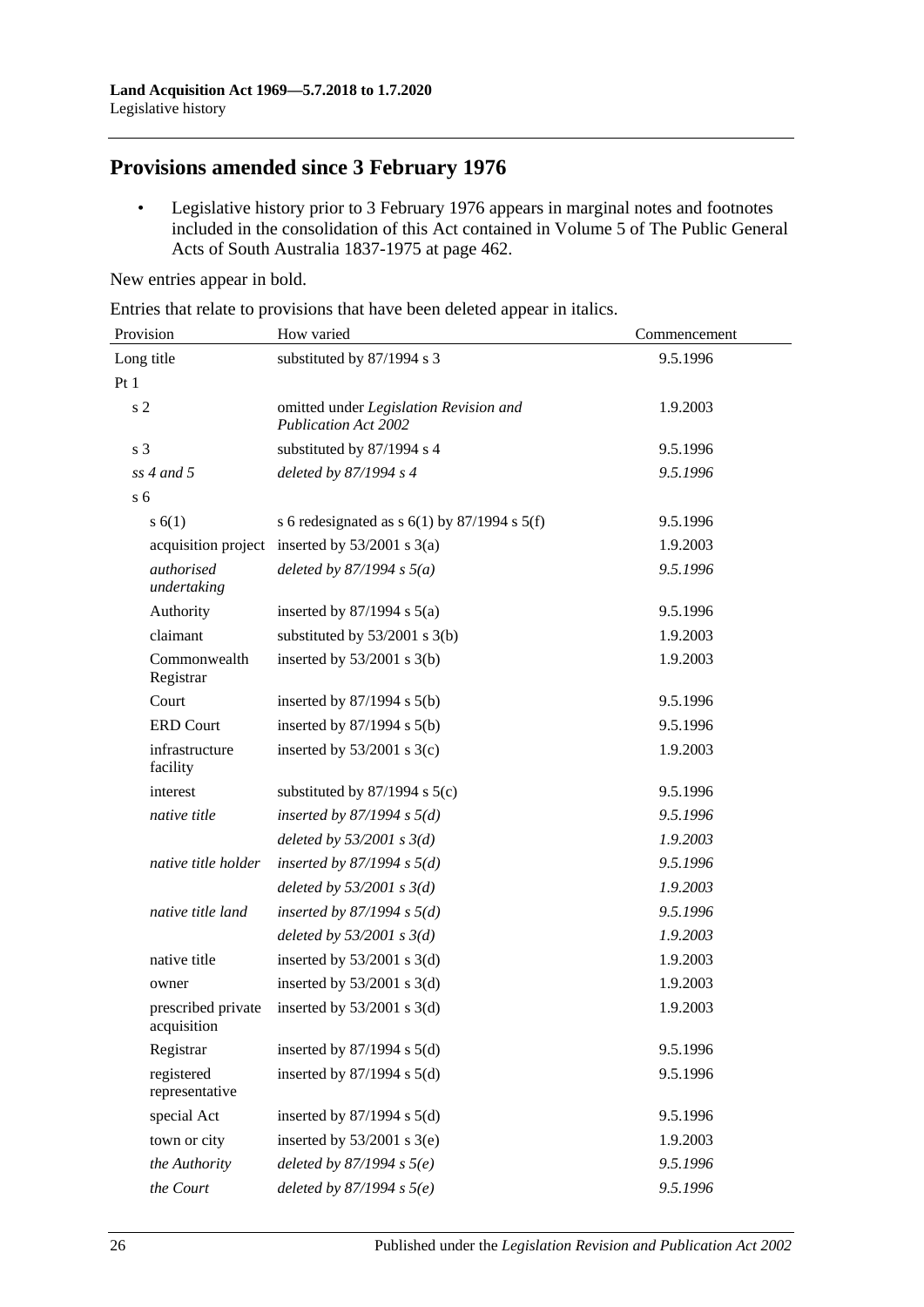| the Registrar       | deleted by $87/1994 s 5(e)$        | 9.5.1996  |
|---------------------|------------------------------------|-----------|
| the special Act     | deleted by $87/1994 s 5(e)$        | 9.5.1996  |
| undertaking         | deleted by $87/1994 s 5(e)$        | 9.5.1996  |
| s(6(2))             | inserted by $87/1994$ s $5(f)$     | 9.5.1996  |
| s(6(3))             | inserted by $53/2001$ s 3(f)       | 1.9.2003  |
| s 7                 |                                    |           |
| s(7(1))             | amended by $87/1994$ s $6(a)$      | 9.5.1996  |
| s7(1a)              | inserted by $87/1994$ s $6(b)$     | 9.5.1996  |
| 57(2)               | amended by $87/1994$ s $6(c)$      | 9.5.1996  |
|                     | amended by $53/2001$ s $4(a)$      | 1.9.2003  |
| s(7(3))             | inserted by $53/2001$ s 4(b)       | 1.9.2003  |
| Pt 2                |                                    |           |
| s 10                | amended by 87/1994 s 7             | 9.5.1996  |
|                     | substituted by 53/2001 s 5         | 1.9.2003  |
| s 11                | substituted by 87/1994 s 8         | 9.5.1996  |
| s 11(2)             | amended by 53/2001 s 6             | 1.9.2003  |
| s 12                | substituted by 87/1994 s 9         | 9.5.1996  |
| 12(2)               | amended by 53/2001 s 7             | 1.9.2003  |
| s 12(3)             | amended by 5/1997 s 3              | 10.4.1997 |
| s 12A               | inserted by 5/1997 s 4             | 10.4.1997 |
|                     | substituted by 51/2017 s 122       | 5.7.2018  |
| s 12B               | inserted by 53/2001 s 8            | 1.9.2003  |
| s 13                |                                    |           |
| s 13(1)             | substituted by 53/2001 s 9         | 1.9.2003  |
| Pt <sub>3</sub>     |                                    |           |
| s 15                |                                    |           |
| s 15(1)             | amended by $53/2001$ s $10(a)$     | 1.9.2003  |
| s 15(3)             | substituted by 87/1994 s 10        | 9.5.1996  |
|                     | substituted by $53/2001$ s $10(b)$ | 1.9.2003  |
| s 15(4)             | substituted by 87/1994 s 10        | 9.5.1996  |
|                     | amended by $53/2001$ s $10(c)$     | 1.9.2003  |
| s 15(4a)            | inserted by $53/2001$ s $10(d)$    | 1.9.2003  |
| s 15(5)             | substituted by 87/1994 s 10        | 9.5.1996  |
|                     | amended by 53/2001 s 10(e)         | 1.9.2003  |
| s 15(5a)            | inserted by $53/2001$ s $10(f)$    | 1.9.2003  |
| s $15(6)$ and $(7)$ | substituted by 87/1994 s 10        | 9.5.1996  |
| s 16                |                                    |           |
| s 16(1)             | substituted by $87/1994$ s $11(a)$ | 9.5.1996  |
|                     | substituted by $53/2001$ s $11(a)$ | 1.9.2003  |
| $s\,16(1a)$         | inserted by $87/1994 s 11(a)$      | 9.5.1996  |
|                     | deleted by $53/2001 s 11(a)$       | 1.9.2003  |
| s 16(2)             | substituted by $87/1994$ s $11(a)$ | 9.5.1996  |
|                     | amended by 53/2001 s 11(b)         | 1.9.2003  |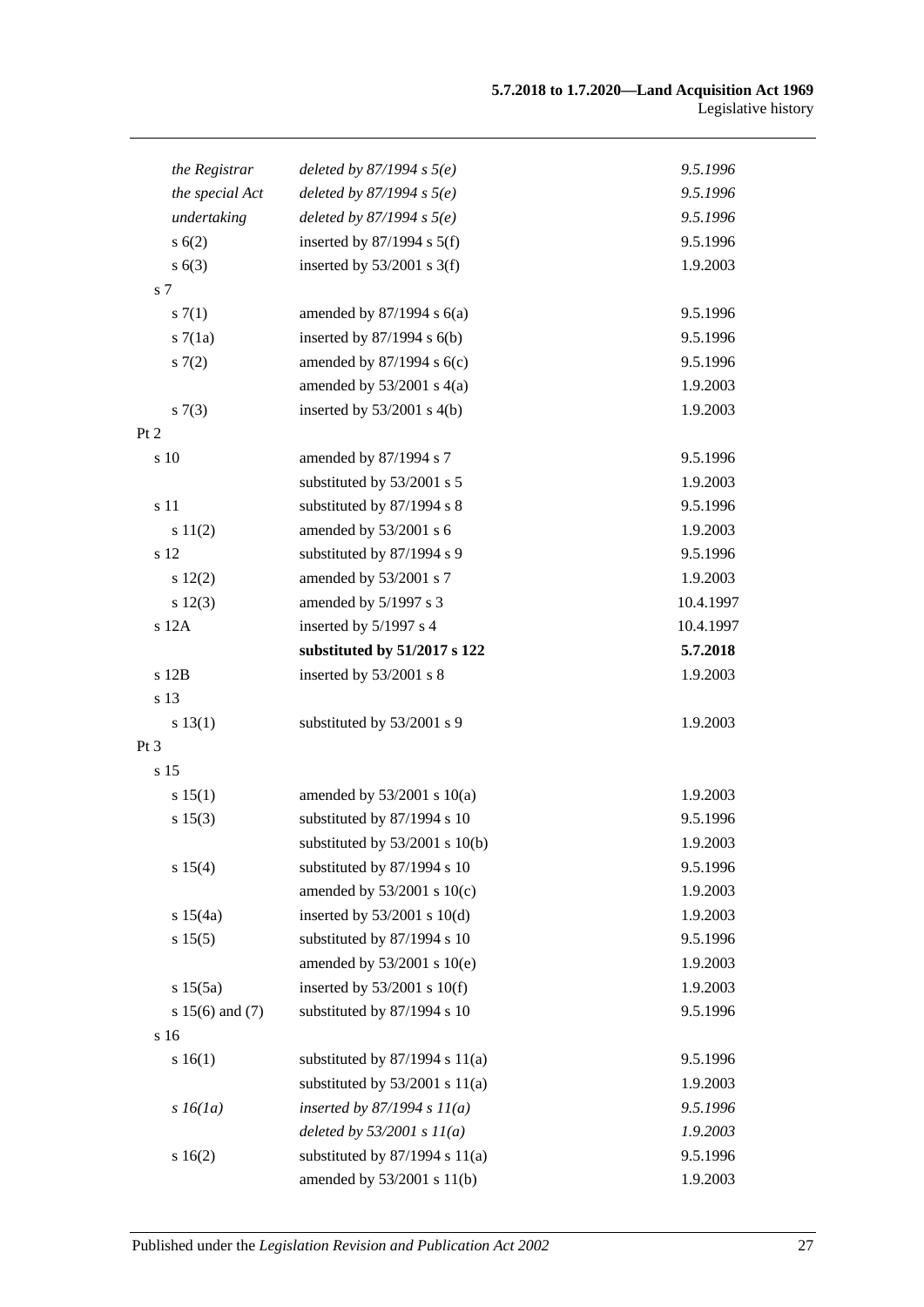#### **Land Acquisition Act 1969—5.7.2018 to 1.7.2020** Legislative history

| $s\,16(3a)$ and $(3b)$<br>inserted by $87/1994 s 11(b)$<br>9.5.1996<br>deleted by $53/2001 s 11(c)$<br>1.9.2003<br>s16(5)<br>substituted by $87/1994$ s $11(c)$<br>9.5.1996<br>substituted by $53/2001$ s $11(d)$<br>1.9.2003<br>inserted by $53/2001$ s $11(d)$<br>s16(5a)<br>1.9.2003<br>s 16(6)<br>inserted by $87/1994$ s $11(c)$<br>9.5.1996<br>s 17<br>s 17 redesignated as s 17(1) by 87/1994 s 12<br>s 17(1)<br>9.5.1996<br>inserted by 87/1994 s 12<br>s 17(2)<br>9.5.1996<br>amended by 53/2001 s 12<br>1.9.2003<br>heading substituted by 87/1994 s 13<br>9.5.1996<br>heading inserted by 87/1994 s 14<br>9.5.1996<br>amended by 53/2001 s 13<br>1.9.2003<br>s 18<br>substituted by 87/1994 s 14<br>9.5.1996<br>substituted by 53/2001 s 14<br>1.9.2003<br>substituted by 87/1994 s 14<br>s 19<br>9.5.1996<br>substituted by 53/2001 s 15<br>1.9.2003<br>amended by 71/1990 s 3<br>s 20<br>1.7.1991<br>substituted by 87/1994 s 14<br>9.5.1996<br>amended by $53/2001$ s $16(a)$<br>$s \ 20(2)$<br>1.9.2003<br>$s\ 20(3)$<br>substituted by $53/2001$ s 16(b)<br>1.9.2003<br>s 20(4)–(7)<br>inserted by $53/2001$ s $16(b)$<br>1.9.2003<br>s 20A<br>inserted by 53/2001 s 17<br>1.9.2003<br>s 21<br>substituted by 87/1994 s 14<br>9.5.1996<br>substituted by 53/2001 s 18<br>1.9.2003<br>substituted by 87/1994 s 14<br>s <sub>22</sub><br>9.5.1996<br>amended by 53/2001 s 19<br>$s\ 22(1)$<br>1.9.2003<br>inserted by 53/2001 s 20<br>1.9.2003<br>9.5.1996<br>heading inserted by 87/1994 s 14<br>inserted by 53/2001 s 21<br>s 22B<br>1.9.2003<br>s 23<br>substituted by 87/1994 s 14<br>9.5.1996<br>$s\,23(2)$<br>deleted by $53/2001$ s $22(a)$<br>1.9.2003<br>$s\,23(4)$<br>amended by $53/2001$ s $22(b)$<br>1.9.2003<br>$s$ 23(5) and (6)<br>inserted by $53/2001$ s $22(c)$<br>1.9.2003<br>s 23A<br>inserted by 87/1994 s 14<br>9.5.1996<br>inserted by 53/2001 s 23<br>1.9.2003<br>$s$ 23A $(3a)$<br>s 23B<br>inserted by 87/1994 s 14<br>9.5.1996<br>substituted by 53/2001 s 24<br>1.9.2003<br>inserted by 87/1994 s 14<br>s 23C<br>9.5.1996<br>substituted by $53/2001$ s $25(a)$<br>s $23C(1)$ and $(2)$<br>1.9.2003<br>1.9.2003<br>$s\,23C(3)$<br>amended by $53/2001$ s $25(b)$<br>inserted by $53/2001$ s $25(c)$<br>s $23C(4)$ and $(5)$<br>1.9.2003<br>s 23D |             |                          |          |
|---------------------------------------------------------------------------------------------------------------------------------------------------------------------------------------------------------------------------------------------------------------------------------------------------------------------------------------------------------------------------------------------------------------------------------------------------------------------------------------------------------------------------------------------------------------------------------------------------------------------------------------------------------------------------------------------------------------------------------------------------------------------------------------------------------------------------------------------------------------------------------------------------------------------------------------------------------------------------------------------------------------------------------------------------------------------------------------------------------------------------------------------------------------------------------------------------------------------------------------------------------------------------------------------------------------------------------------------------------------------------------------------------------------------------------------------------------------------------------------------------------------------------------------------------------------------------------------------------------------------------------------------------------------------------------------------------------------------------------------------------------------------------------------------------------------------------------------------------------------------------------------------------------------------------------------------------------------------------------------------------------------------------------------------------------------------------------------------------------------------------------------------------------------------------------------------------------------------------------------------------------------------------------------------|-------------|--------------------------|----------|
|                                                                                                                                                                                                                                                                                                                                                                                                                                                                                                                                                                                                                                                                                                                                                                                                                                                                                                                                                                                                                                                                                                                                                                                                                                                                                                                                                                                                                                                                                                                                                                                                                                                                                                                                                                                                                                                                                                                                                                                                                                                                                                                                                                                                                                                                                             |             |                          |          |
|                                                                                                                                                                                                                                                                                                                                                                                                                                                                                                                                                                                                                                                                                                                                                                                                                                                                                                                                                                                                                                                                                                                                                                                                                                                                                                                                                                                                                                                                                                                                                                                                                                                                                                                                                                                                                                                                                                                                                                                                                                                                                                                                                                                                                                                                                             |             |                          |          |
|                                                                                                                                                                                                                                                                                                                                                                                                                                                                                                                                                                                                                                                                                                                                                                                                                                                                                                                                                                                                                                                                                                                                                                                                                                                                                                                                                                                                                                                                                                                                                                                                                                                                                                                                                                                                                                                                                                                                                                                                                                                                                                                                                                                                                                                                                             |             |                          |          |
|                                                                                                                                                                                                                                                                                                                                                                                                                                                                                                                                                                                                                                                                                                                                                                                                                                                                                                                                                                                                                                                                                                                                                                                                                                                                                                                                                                                                                                                                                                                                                                                                                                                                                                                                                                                                                                                                                                                                                                                                                                                                                                                                                                                                                                                                                             |             |                          |          |
|                                                                                                                                                                                                                                                                                                                                                                                                                                                                                                                                                                                                                                                                                                                                                                                                                                                                                                                                                                                                                                                                                                                                                                                                                                                                                                                                                                                                                                                                                                                                                                                                                                                                                                                                                                                                                                                                                                                                                                                                                                                                                                                                                                                                                                                                                             |             |                          |          |
|                                                                                                                                                                                                                                                                                                                                                                                                                                                                                                                                                                                                                                                                                                                                                                                                                                                                                                                                                                                                                                                                                                                                                                                                                                                                                                                                                                                                                                                                                                                                                                                                                                                                                                                                                                                                                                                                                                                                                                                                                                                                                                                                                                                                                                                                                             |             |                          |          |
|                                                                                                                                                                                                                                                                                                                                                                                                                                                                                                                                                                                                                                                                                                                                                                                                                                                                                                                                                                                                                                                                                                                                                                                                                                                                                                                                                                                                                                                                                                                                                                                                                                                                                                                                                                                                                                                                                                                                                                                                                                                                                                                                                                                                                                                                                             |             |                          |          |
|                                                                                                                                                                                                                                                                                                                                                                                                                                                                                                                                                                                                                                                                                                                                                                                                                                                                                                                                                                                                                                                                                                                                                                                                                                                                                                                                                                                                                                                                                                                                                                                                                                                                                                                                                                                                                                                                                                                                                                                                                                                                                                                                                                                                                                                                                             |             |                          |          |
|                                                                                                                                                                                                                                                                                                                                                                                                                                                                                                                                                                                                                                                                                                                                                                                                                                                                                                                                                                                                                                                                                                                                                                                                                                                                                                                                                                                                                                                                                                                                                                                                                                                                                                                                                                                                                                                                                                                                                                                                                                                                                                                                                                                                                                                                                             |             |                          |          |
|                                                                                                                                                                                                                                                                                                                                                                                                                                                                                                                                                                                                                                                                                                                                                                                                                                                                                                                                                                                                                                                                                                                                                                                                                                                                                                                                                                                                                                                                                                                                                                                                                                                                                                                                                                                                                                                                                                                                                                                                                                                                                                                                                                                                                                                                                             |             |                          |          |
|                                                                                                                                                                                                                                                                                                                                                                                                                                                                                                                                                                                                                                                                                                                                                                                                                                                                                                                                                                                                                                                                                                                                                                                                                                                                                                                                                                                                                                                                                                                                                                                                                                                                                                                                                                                                                                                                                                                                                                                                                                                                                                                                                                                                                                                                                             | Pt 4        |                          |          |
|                                                                                                                                                                                                                                                                                                                                                                                                                                                                                                                                                                                                                                                                                                                                                                                                                                                                                                                                                                                                                                                                                                                                                                                                                                                                                                                                                                                                                                                                                                                                                                                                                                                                                                                                                                                                                                                                                                                                                                                                                                                                                                                                                                                                                                                                                             | Pt 4 Div 1  |                          |          |
|                                                                                                                                                                                                                                                                                                                                                                                                                                                                                                                                                                                                                                                                                                                                                                                                                                                                                                                                                                                                                                                                                                                                                                                                                                                                                                                                                                                                                                                                                                                                                                                                                                                                                                                                                                                                                                                                                                                                                                                                                                                                                                                                                                                                                                                                                             |             |                          |          |
|                                                                                                                                                                                                                                                                                                                                                                                                                                                                                                                                                                                                                                                                                                                                                                                                                                                                                                                                                                                                                                                                                                                                                                                                                                                                                                                                                                                                                                                                                                                                                                                                                                                                                                                                                                                                                                                                                                                                                                                                                                                                                                                                                                                                                                                                                             |             |                          |          |
|                                                                                                                                                                                                                                                                                                                                                                                                                                                                                                                                                                                                                                                                                                                                                                                                                                                                                                                                                                                                                                                                                                                                                                                                                                                                                                                                                                                                                                                                                                                                                                                                                                                                                                                                                                                                                                                                                                                                                                                                                                                                                                                                                                                                                                                                                             |             |                          |          |
|                                                                                                                                                                                                                                                                                                                                                                                                                                                                                                                                                                                                                                                                                                                                                                                                                                                                                                                                                                                                                                                                                                                                                                                                                                                                                                                                                                                                                                                                                                                                                                                                                                                                                                                                                                                                                                                                                                                                                                                                                                                                                                                                                                                                                                                                                             |             |                          |          |
|                                                                                                                                                                                                                                                                                                                                                                                                                                                                                                                                                                                                                                                                                                                                                                                                                                                                                                                                                                                                                                                                                                                                                                                                                                                                                                                                                                                                                                                                                                                                                                                                                                                                                                                                                                                                                                                                                                                                                                                                                                                                                                                                                                                                                                                                                             |             |                          |          |
|                                                                                                                                                                                                                                                                                                                                                                                                                                                                                                                                                                                                                                                                                                                                                                                                                                                                                                                                                                                                                                                                                                                                                                                                                                                                                                                                                                                                                                                                                                                                                                                                                                                                                                                                                                                                                                                                                                                                                                                                                                                                                                                                                                                                                                                                                             |             |                          |          |
|                                                                                                                                                                                                                                                                                                                                                                                                                                                                                                                                                                                                                                                                                                                                                                                                                                                                                                                                                                                                                                                                                                                                                                                                                                                                                                                                                                                                                                                                                                                                                                                                                                                                                                                                                                                                                                                                                                                                                                                                                                                                                                                                                                                                                                                                                             |             |                          |          |
|                                                                                                                                                                                                                                                                                                                                                                                                                                                                                                                                                                                                                                                                                                                                                                                                                                                                                                                                                                                                                                                                                                                                                                                                                                                                                                                                                                                                                                                                                                                                                                                                                                                                                                                                                                                                                                                                                                                                                                                                                                                                                                                                                                                                                                                                                             |             |                          |          |
|                                                                                                                                                                                                                                                                                                                                                                                                                                                                                                                                                                                                                                                                                                                                                                                                                                                                                                                                                                                                                                                                                                                                                                                                                                                                                                                                                                                                                                                                                                                                                                                                                                                                                                                                                                                                                                                                                                                                                                                                                                                                                                                                                                                                                                                                                             |             |                          |          |
|                                                                                                                                                                                                                                                                                                                                                                                                                                                                                                                                                                                                                                                                                                                                                                                                                                                                                                                                                                                                                                                                                                                                                                                                                                                                                                                                                                                                                                                                                                                                                                                                                                                                                                                                                                                                                                                                                                                                                                                                                                                                                                                                                                                                                                                                                             |             |                          |          |
|                                                                                                                                                                                                                                                                                                                                                                                                                                                                                                                                                                                                                                                                                                                                                                                                                                                                                                                                                                                                                                                                                                                                                                                                                                                                                                                                                                                                                                                                                                                                                                                                                                                                                                                                                                                                                                                                                                                                                                                                                                                                                                                                                                                                                                                                                             |             |                          |          |
|                                                                                                                                                                                                                                                                                                                                                                                                                                                                                                                                                                                                                                                                                                                                                                                                                                                                                                                                                                                                                                                                                                                                                                                                                                                                                                                                                                                                                                                                                                                                                                                                                                                                                                                                                                                                                                                                                                                                                                                                                                                                                                                                                                                                                                                                                             |             |                          |          |
|                                                                                                                                                                                                                                                                                                                                                                                                                                                                                                                                                                                                                                                                                                                                                                                                                                                                                                                                                                                                                                                                                                                                                                                                                                                                                                                                                                                                                                                                                                                                                                                                                                                                                                                                                                                                                                                                                                                                                                                                                                                                                                                                                                                                                                                                                             |             |                          |          |
|                                                                                                                                                                                                                                                                                                                                                                                                                                                                                                                                                                                                                                                                                                                                                                                                                                                                                                                                                                                                                                                                                                                                                                                                                                                                                                                                                                                                                                                                                                                                                                                                                                                                                                                                                                                                                                                                                                                                                                                                                                                                                                                                                                                                                                                                                             |             |                          |          |
|                                                                                                                                                                                                                                                                                                                                                                                                                                                                                                                                                                                                                                                                                                                                                                                                                                                                                                                                                                                                                                                                                                                                                                                                                                                                                                                                                                                                                                                                                                                                                                                                                                                                                                                                                                                                                                                                                                                                                                                                                                                                                                                                                                                                                                                                                             |             |                          |          |
|                                                                                                                                                                                                                                                                                                                                                                                                                                                                                                                                                                                                                                                                                                                                                                                                                                                                                                                                                                                                                                                                                                                                                                                                                                                                                                                                                                                                                                                                                                                                                                                                                                                                                                                                                                                                                                                                                                                                                                                                                                                                                                                                                                                                                                                                                             | Pt 4 Div 1A |                          |          |
|                                                                                                                                                                                                                                                                                                                                                                                                                                                                                                                                                                                                                                                                                                                                                                                                                                                                                                                                                                                                                                                                                                                                                                                                                                                                                                                                                                                                                                                                                                                                                                                                                                                                                                                                                                                                                                                                                                                                                                                                                                                                                                                                                                                                                                                                                             | Pt 4 Div 2  |                          |          |
|                                                                                                                                                                                                                                                                                                                                                                                                                                                                                                                                                                                                                                                                                                                                                                                                                                                                                                                                                                                                                                                                                                                                                                                                                                                                                                                                                                                                                                                                                                                                                                                                                                                                                                                                                                                                                                                                                                                                                                                                                                                                                                                                                                                                                                                                                             |             |                          |          |
|                                                                                                                                                                                                                                                                                                                                                                                                                                                                                                                                                                                                                                                                                                                                                                                                                                                                                                                                                                                                                                                                                                                                                                                                                                                                                                                                                                                                                                                                                                                                                                                                                                                                                                                                                                                                                                                                                                                                                                                                                                                                                                                                                                                                                                                                                             |             |                          |          |
|                                                                                                                                                                                                                                                                                                                                                                                                                                                                                                                                                                                                                                                                                                                                                                                                                                                                                                                                                                                                                                                                                                                                                                                                                                                                                                                                                                                                                                                                                                                                                                                                                                                                                                                                                                                                                                                                                                                                                                                                                                                                                                                                                                                                                                                                                             |             |                          |          |
|                                                                                                                                                                                                                                                                                                                                                                                                                                                                                                                                                                                                                                                                                                                                                                                                                                                                                                                                                                                                                                                                                                                                                                                                                                                                                                                                                                                                                                                                                                                                                                                                                                                                                                                                                                                                                                                                                                                                                                                                                                                                                                                                                                                                                                                                                             |             |                          |          |
|                                                                                                                                                                                                                                                                                                                                                                                                                                                                                                                                                                                                                                                                                                                                                                                                                                                                                                                                                                                                                                                                                                                                                                                                                                                                                                                                                                                                                                                                                                                                                                                                                                                                                                                                                                                                                                                                                                                                                                                                                                                                                                                                                                                                                                                                                             |             |                          |          |
|                                                                                                                                                                                                                                                                                                                                                                                                                                                                                                                                                                                                                                                                                                                                                                                                                                                                                                                                                                                                                                                                                                                                                                                                                                                                                                                                                                                                                                                                                                                                                                                                                                                                                                                                                                                                                                                                                                                                                                                                                                                                                                                                                                                                                                                                                             |             |                          |          |
|                                                                                                                                                                                                                                                                                                                                                                                                                                                                                                                                                                                                                                                                                                                                                                                                                                                                                                                                                                                                                                                                                                                                                                                                                                                                                                                                                                                                                                                                                                                                                                                                                                                                                                                                                                                                                                                                                                                                                                                                                                                                                                                                                                                                                                                                                             |             |                          |          |
|                                                                                                                                                                                                                                                                                                                                                                                                                                                                                                                                                                                                                                                                                                                                                                                                                                                                                                                                                                                                                                                                                                                                                                                                                                                                                                                                                                                                                                                                                                                                                                                                                                                                                                                                                                                                                                                                                                                                                                                                                                                                                                                                                                                                                                                                                             |             |                          |          |
|                                                                                                                                                                                                                                                                                                                                                                                                                                                                                                                                                                                                                                                                                                                                                                                                                                                                                                                                                                                                                                                                                                                                                                                                                                                                                                                                                                                                                                                                                                                                                                                                                                                                                                                                                                                                                                                                                                                                                                                                                                                                                                                                                                                                                                                                                             |             |                          |          |
|                                                                                                                                                                                                                                                                                                                                                                                                                                                                                                                                                                                                                                                                                                                                                                                                                                                                                                                                                                                                                                                                                                                                                                                                                                                                                                                                                                                                                                                                                                                                                                                                                                                                                                                                                                                                                                                                                                                                                                                                                                                                                                                                                                                                                                                                                             |             |                          |          |
|                                                                                                                                                                                                                                                                                                                                                                                                                                                                                                                                                                                                                                                                                                                                                                                                                                                                                                                                                                                                                                                                                                                                                                                                                                                                                                                                                                                                                                                                                                                                                                                                                                                                                                                                                                                                                                                                                                                                                                                                                                                                                                                                                                                                                                                                                             |             |                          |          |
|                                                                                                                                                                                                                                                                                                                                                                                                                                                                                                                                                                                                                                                                                                                                                                                                                                                                                                                                                                                                                                                                                                                                                                                                                                                                                                                                                                                                                                                                                                                                                                                                                                                                                                                                                                                                                                                                                                                                                                                                                                                                                                                                                                                                                                                                                             |             |                          |          |
|                                                                                                                                                                                                                                                                                                                                                                                                                                                                                                                                                                                                                                                                                                                                                                                                                                                                                                                                                                                                                                                                                                                                                                                                                                                                                                                                                                                                                                                                                                                                                                                                                                                                                                                                                                                                                                                                                                                                                                                                                                                                                                                                                                                                                                                                                             |             |                          |          |
|                                                                                                                                                                                                                                                                                                                                                                                                                                                                                                                                                                                                                                                                                                                                                                                                                                                                                                                                                                                                                                                                                                                                                                                                                                                                                                                                                                                                                                                                                                                                                                                                                                                                                                                                                                                                                                                                                                                                                                                                                                                                                                                                                                                                                                                                                             |             | inserted by 87/1994 s 14 | 9.5.1996 |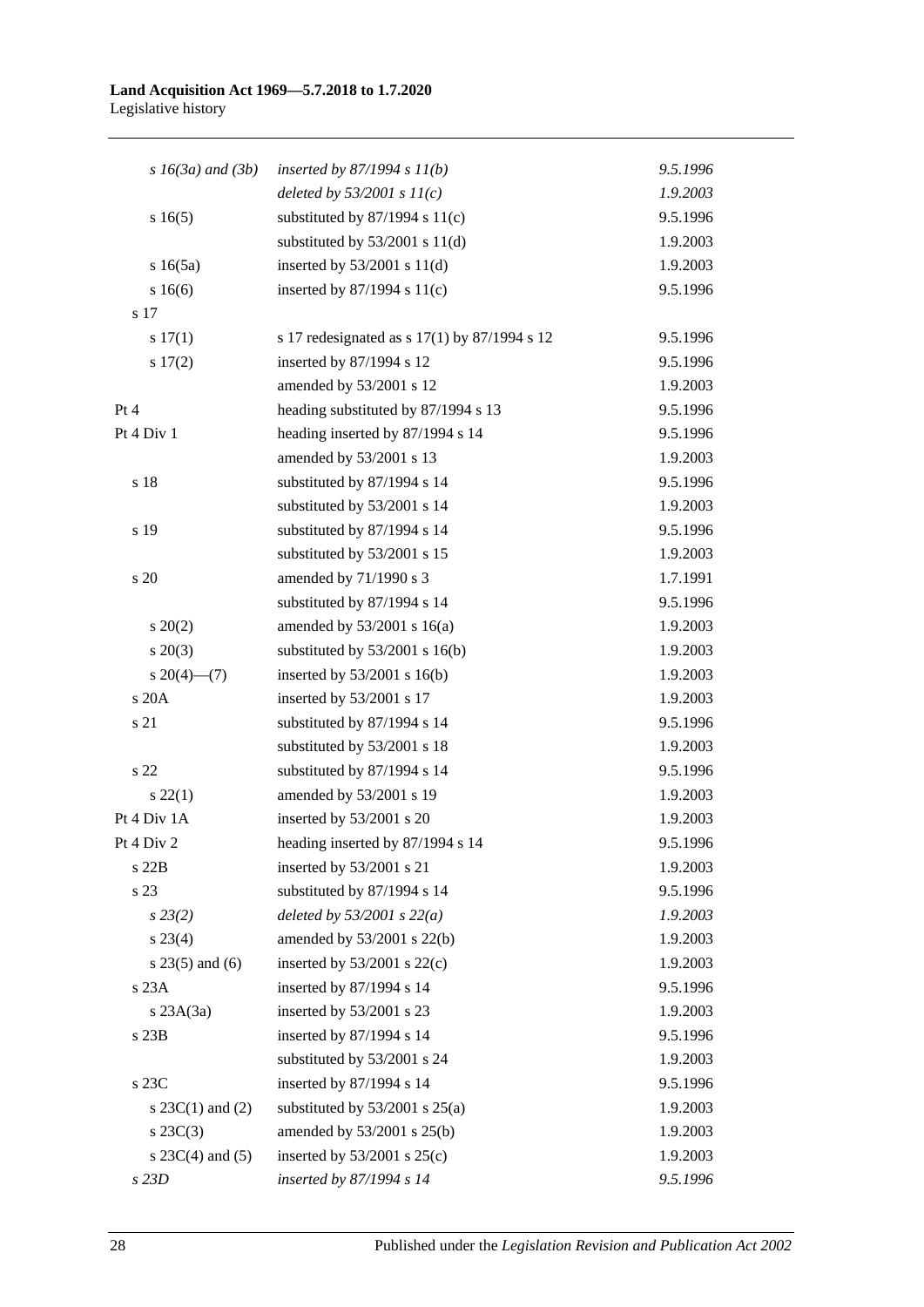|                   | deleted by 53/2001 s 26                                     | 1.9.2003   |
|-------------------|-------------------------------------------------------------|------------|
| s <sub>25</sub>   |                                                             |            |
| $s \, 25(1)$      | s 25 amended and redesignated as s 25(1) by<br>87/1994 s 15 | 9.5.1996   |
| $s\,25(2)$        | inserted by $87/1994$ s $15(c)$                             | 9.5.1996   |
|                   | substituted by 53/2001 s 27                                 | 1.9.2003   |
| $s 25(3)$ and (4) | inserted by 53/2001 s 27                                    | 1.9.2003   |
| $Pt\,4A$          | amended by 87/1994 ss 16, 17                                | 9.5.1996   |
|                   | deleted by 59/1998 s 10                                     | 13.12.1998 |
| Pt 5              |                                                             |            |
| s 27              |                                                             |            |
| $s\,27(2)$        | substituted by 87/1994 s 18                                 | 9.5.1996   |
|                   | substituted by 53/2001 s 28                                 | 1.9.2003   |
| s <sub>28</sub>   |                                                             |            |
| $s\,28(1)$        | amended by $87/1994$ s $19(a)$ , (b)                        | 9.5.1996   |
| $s \, 28(1a)$     | inserted by 53/2001 s 29(a)                                 | 1.9.2003   |
| $s\,28(2)$        | substituted by $87/1994$ s $19(c)$                          | 9.5.1996   |
|                   | substituted by $53/2001$ s $29(b)$                          | 1.9.2003   |
| $s\,28(5)$        | amended by 87/1994 s 19(d), (e)                             | 9.5.1996   |
| s 28A             | inserted by 87/1994 s 20                                    | 9.5.1996   |
|                   | deleted by 53/2001 s 30                                     | 1.9.2003   |
| Pt $6$            |                                                             |            |
| s 30              |                                                             |            |
| $s \ 30(1)$       | amended by 87/1994 s 21                                     | 9.5.1996   |
| s 31              |                                                             |            |
| $s \, 31(1)$      | substituted by 87/1994 s 22                                 | 9.5.1996   |
| $s \, 3I(2)$      | deleted by 87/1994 s 22                                     | 9.5.1996   |
| s 33              | substituted by 71/1990 s 4                                  | 1.7.1991   |
| $s\,34$           | deleted by 87/1994 s 23                                     | 9.5.1996   |
| s <sub>35</sub>   | amended by 87/1994 s 24                                     | 9.5.1996   |
| s36A              | inserted by 53/2001 s 31                                    | 1.9.2003   |

# **Transitional etc provisions associated with Act or amendments**

# *Statutes Amendment (SACAT No 2) Act 2017, Pt 24*

## <span id="page-28-0"></span>**123—Transitional provisions**

- (1) A right of review under section 12A of the principal Act in existence before the relevant day (but not exercised before that day) will be exercised as if this Part had been in operation before that right arose, so that the relevant proceedings may be commenced before the Tribunal rather than by making application to the Minister under that section.
- (2) Nothing in [subsection](#page-28-0) (1) affects any proceedings arising from an application made under section 12A of the principal Act before the relevant day.